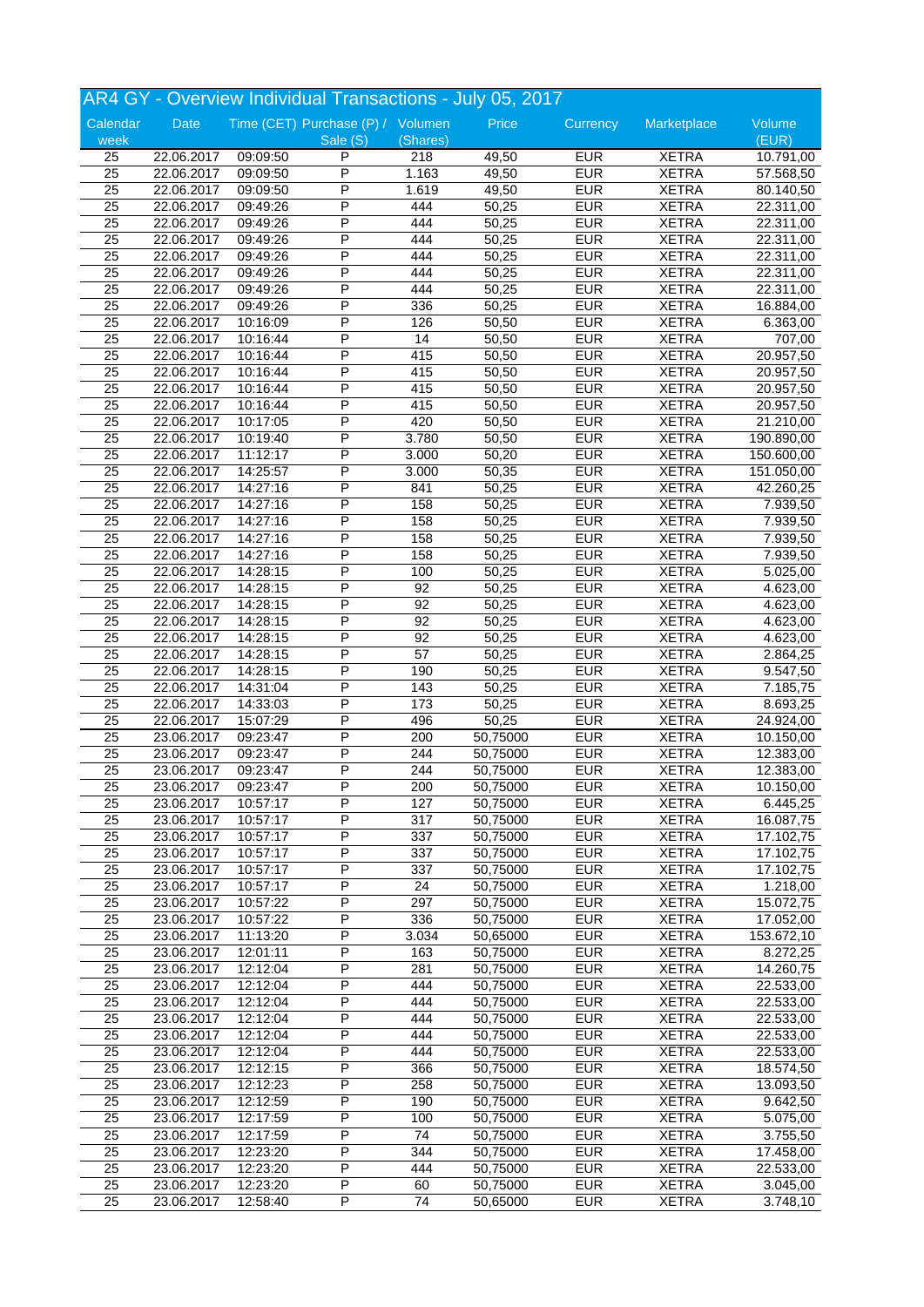|                 |             |          | AR4 GY - Overview Individual Transactions - July 05, 2017 |          |          |            |              |           |
|-----------------|-------------|----------|-----------------------------------------------------------|----------|----------|------------|--------------|-----------|
| Calendar        | <b>Date</b> |          | Time (CET) Purchase (P) / Volumen                         |          | Price    | Currency   | Marketplace  | Volume    |
| week            |             |          | Sale (S)                                                  | (Shares) |          |            |              | (EUR)     |
| 25              | 23.06.2017  | 13:01:40 | P                                                         | 444      | 50,65000 | <b>EUR</b> | <b>XETRA</b> | 22.488,60 |
| $\overline{25}$ | 23.06.2017  | 13:04:16 | P                                                         | 98       | 50,65000 | EUR        | <b>XETRA</b> | 4.963,70  |
| 25              | 23.06.2017  | 13:04:16 | P                                                         | 117      | 50,65000 | <b>EUR</b> | <b>XETRA</b> | 5.926,05  |
| 25              | 23.06.2017  | 13:04:16 | P                                                         | 229      | 50,65000 | <b>EUR</b> | <b>XETRA</b> | 11.598,85 |
| 25              | 23.06.2017  | 13:04:16 | P                                                         | 229      | 50,65000 | <b>EUR</b> | <b>XETRA</b> | 11.598,85 |
| 25              | 23.06.2017  | 13:04:16 | P                                                         | 229      | 50,65000 | <b>EUR</b> | <b>XETRA</b> | 11.598,85 |
| 25              | 23.06.2017  | 13:04:16 | P                                                         | 46       | 50,65000 | EUR        | <b>XETRA</b> | 2.329,90  |
| 25              | 23.06.2017  | 13:31:13 | P                                                         | 555      | 50,55000 | <b>EUR</b> | <b>XETRA</b> | 28.055,25 |
| $\overline{25}$ | 23.06.2017  | 13:31:13 | P                                                         | 863      | 50,55000 | <b>EUR</b> | <b>XETRA</b> | 43.624,65 |
| 25              | 23.06.2017  | 13:31:15 | Ρ                                                         | 185      | 50,55000 | <b>EUR</b> | <b>XETRA</b> | 9.351,75  |
| 25              | 23.06.2017  | 13:31:15 | P                                                         | 26       | 50,55000 | <b>EUR</b> | <b>XETRA</b> | 1.314,30  |
| 25              | 23.06.2017  | 13:31:30 | P                                                         | 200      | 50,55000 | <b>EUR</b> | <b>XETRA</b> | 10.110,00 |
| $\overline{25}$ | 23.06.2017  | 13:31:30 | P                                                         | 391      | 50,55000 | <b>EUR</b> | <b>XETRA</b> | 19.765,05 |
| 25              | 23.06.2017  | 13:31:30 | P                                                         | 391      | 50,55000 | <b>EUR</b> | <b>XETRA</b> | 19.765,05 |
| 25              | 23.06.2017  | 13:31:30 | P                                                         | 389      | 50,55000 | <b>EUR</b> | <b>XETRA</b> | 19.663,95 |
| 25              | 23.06.2017  | 13:34:14 | P                                                         | 126      | 50,50000 | <b>EUR</b> | <b>XETRA</b> | 6.363,00  |
| $\overline{25}$ | 23.06.2017  | 13:34:14 | P                                                         | 1.822    | 50,50000 | <b>EUR</b> | <b>XETRA</b> | 92.011,00 |
| 25              | 23.06.2017  | 13:34:14 | P                                                         | 1.052    | 50,50000 | <b>EUR</b> | <b>XETRA</b> | 53.126,00 |
| 25              | 23.06.2017  | 13:37:48 | P                                                         | 95       | 50,25000 | <b>EUR</b> | <b>XETRA</b> | 4.773,75  |
| 25              | 23.06.2017  | 13:37:49 | P                                                         | 68       | 50,25000 | EUR        | <b>XETRA</b> |           |
| $\overline{25}$ | 23.06.2017  | 13:37:51 | P                                                         | 46       | 50,25000 | <b>EUR</b> | <b>XETRA</b> | 3.417,00  |
|                 |             |          |                                                           |          |          |            |              | 2.311,50  |
| 25              | 23.06.2017  | 14:31:07 | P                                                         | 555      | 50,00000 | <b>EUR</b> | <b>XETRA</b> | 27.750,00 |
| $\overline{25}$ | 23.06.2017  | 14:31:07 | P                                                         | 845      | 50,00000 | <b>EUR</b> | <b>XETRA</b> | 42.250,00 |
| 25              | 23.06.2017  | 14:31:07 | P                                                         | 265      | 50,00000 | EUR        | <b>XETRA</b> | 13.250,00 |
| 25              | 23.06.2017  | 14:31:07 | P                                                         | 315      | 50,00000 | <b>EUR</b> | <b>XETRA</b> | 15.750,00 |
| 25              | 23.06.2017  | 14:31:07 | P                                                         | 134      | 50,00000 | <b>EUR</b> | <b>XETRA</b> | 6.700,00  |
| $\overline{25}$ | 23.06.2017  | 14:31:07 | P                                                         | 106      | 50,00000 | <b>EUR</b> | <b>XETRA</b> | 5.300,00  |
| 25              | 23.06.2017  | 14:31:07 | P                                                         | 106      | 50,00000 | <b>EUR</b> | <b>XETRA</b> | 5.300,00  |
| $\overline{25}$ | 23.06.2017  | 14:31:07 | P                                                         | 106      | 50,00000 | <b>EUR</b> | <b>XETRA</b> | 5.300,00  |
| 25              | 23.06.2017  | 14:31:07 | P                                                         | 106      | 50,00000 | EUR        | <b>XETRA</b> | 5.300,00  |
| 25              | 23.06.2017  | 14:31:07 | P                                                         | 237      | 50,00000 | EUR        | <b>XETRA</b> | 11.850,00 |
| 25              | 23.06.2017  | 14:31:07 | P                                                         | 16       | 50,00000 | <b>EUR</b> | <b>XETRA</b> | 800,00    |
| $\overline{26}$ | 26.06.2017  | 09:30:50 | P                                                         | 146      | 50,11000 | <b>EUR</b> | <b>XETRA</b> | 7.316,06  |
| 26              | 26.06.2017  | 09:30:50 | P                                                         | 92       | 50,11000 | EUR        | <b>XETRA</b> | 4.610,12  |
| 26              | 26.06.2017  | 09:30:50 | P                                                         | 80       | 50,11000 | <b>EUR</b> | <b>XETRA</b> | 4.008,80  |
| 26              | 26.06.2017  | 09:31:17 | P                                                         | 137      | 50,11000 | <b>EUR</b> | <b>XETRA</b> | 6.865,07  |
| 26              | 26.06.2017  | 09:31:18 | P                                                         | 138      | 50,11000 | <b>EUR</b> | <b>XETRA</b> | 6.915,18  |
| 26              | 26.06.2017  | 09:31:23 | P                                                         | 149      | 50,11000 | EUR        | <b>XETRA</b> | 7.466,39  |
| $\overline{26}$ | 26.06.2017  | 09:37:19 | $\overline{P}$                                            | 99       | 50,11000 | <b>EUR</b> | <b>XETRA</b> | 4.960,89  |
| 26              | 26.06.2017  | 09:37:19 | P                                                         | 158      | 50,11000 | <b>EUR</b> | <b>XETRA</b> | 7.917,38  |
| 26              | 26.06.2017  | 09:37:19 | P                                                         | 415      | 50,11000 | <b>EUR</b> | <b>XETRA</b> | 20.795,65 |
| 26              | 26.06.2017  | 09:37:19 | Ρ                                                         | 415      | 50,11000 | <b>EUR</b> | <b>XETRA</b> | 20.795,65 |
| 26              | 26.06.2017  | 09:37:19 | P                                                         | 415      | 50,11000 | <b>EUR</b> | <b>XETRA</b> | 20.795,65 |
| 26              | 26.06.2017  | 09:37:19 | Ρ                                                         | 87       | 50,11000 | <b>EUR</b> | <b>XETRA</b> | 4.359,57  |
| 26              | 26.06.2017  | 09:37:19 | P                                                         | 44       | 50,11000 | <b>EUR</b> | <b>XETRA</b> | 2.204,84  |
| 26              | 26.06.2017  | 09:37:20 | Ρ                                                         | 241      | 50,11000 | <b>EUR</b> | <b>XETRA</b> | 12.076,51 |
| 26              | 26.06.2017  | 09:37:20 | P                                                         | 144      | 50,11000 | <b>EUR</b> | <b>XETRA</b> | 7.215,84  |
| 26              | 26.06.2017  | 09:37:20 | P                                                         | 237      | 50,11000 | <b>EUR</b> | <b>XETRA</b> | 11.876,07 |
| 26              | 26.06.2017  | 09:37:22 | P                                                         | 3        | 50,11000 | <b>EUR</b> | <b>XETRA</b> | 150,33    |
| 26              | 26.06.2017  | 10:16:50 | Ρ                                                         | 155      | 50,00000 | <b>EUR</b> | <b>XETRA</b> | 7.750,00  |
| 26              | 26.06.2017  | 10:50:07 | Ρ                                                         | 222      | 50,02000 | <b>EUR</b> | <b>XETRA</b> | 11.104,44 |
| 26              | 26.06.2017  | 10:50:07 | P                                                         | 72       | 50,02000 | EUR        | <b>XETRA</b> | 3.601,44  |
| 26              | 26.06.2017  | 10:50:11 | Ρ                                                         | 75       | 50,02000 | <b>EUR</b> | <b>XETRA</b> | 3.751,50  |
| 26              | 26.06.2017  | 10:50:26 | P                                                         | 123      | 50,02000 | <b>EUR</b> | <b>XETRA</b> | 6.152,46  |
| 26              | 26.06.2017  | 10:50:28 | Ρ                                                         | 100      | 50,02000 | <b>EUR</b> | <b>XETRA</b> | 5.002,00  |
| 26              | 26.06.2017  | 10:50:31 | P                                                         | 23       | 50,02000 | <b>EUR</b> | <b>XETRA</b> | 1.150,46  |
| 26              | 26.06.2017  | 10:50:32 | Ρ                                                         | 123      | 50,02000 | <b>EUR</b> | <b>XETRA</b> | 6.152,46  |
|                 |             |          | P                                                         |          | 50,02000 | <b>EUR</b> |              | 3.851,54  |
| 26              | 26.06.2017  | 10:50:33 | Ρ                                                         | 77       |          |            | <b>XETRA</b> |           |
| 26              | 26.06.2017  | 10:50:43 |                                                           | 16       | 50,02000 | <b>EUR</b> | <b>XETRA</b> | 800,32    |
| 26              | 26.06.2017  | 10:51:16 | Ρ                                                         | 90       | 50,02000 | <b>EUR</b> | <b>XETRA</b> | 4.501,80  |
| 26              | 26.06.2017  | 10:52:03 | P                                                         | 579      | 50,02000 | <b>EUR</b> | <b>XETRA</b> | 28.961,58 |
| 26              | 26.06.2017  | 10:52:05 | P                                                         | 111      | 50,00000 | EUR        | <b>XETRA</b> | 5.550,00  |
| 26              | 26.06.2017  | 10:52:05 | P                                                         | 640      | 50,00000 | <b>EUR</b> | <b>XETRA</b> | 32.000,00 |
| 26              | 26.06.2017  | 10:52:05 | P                                                         | 594      | 50,00000 | <b>EUR</b> | <b>XETRA</b> | 29.700,00 |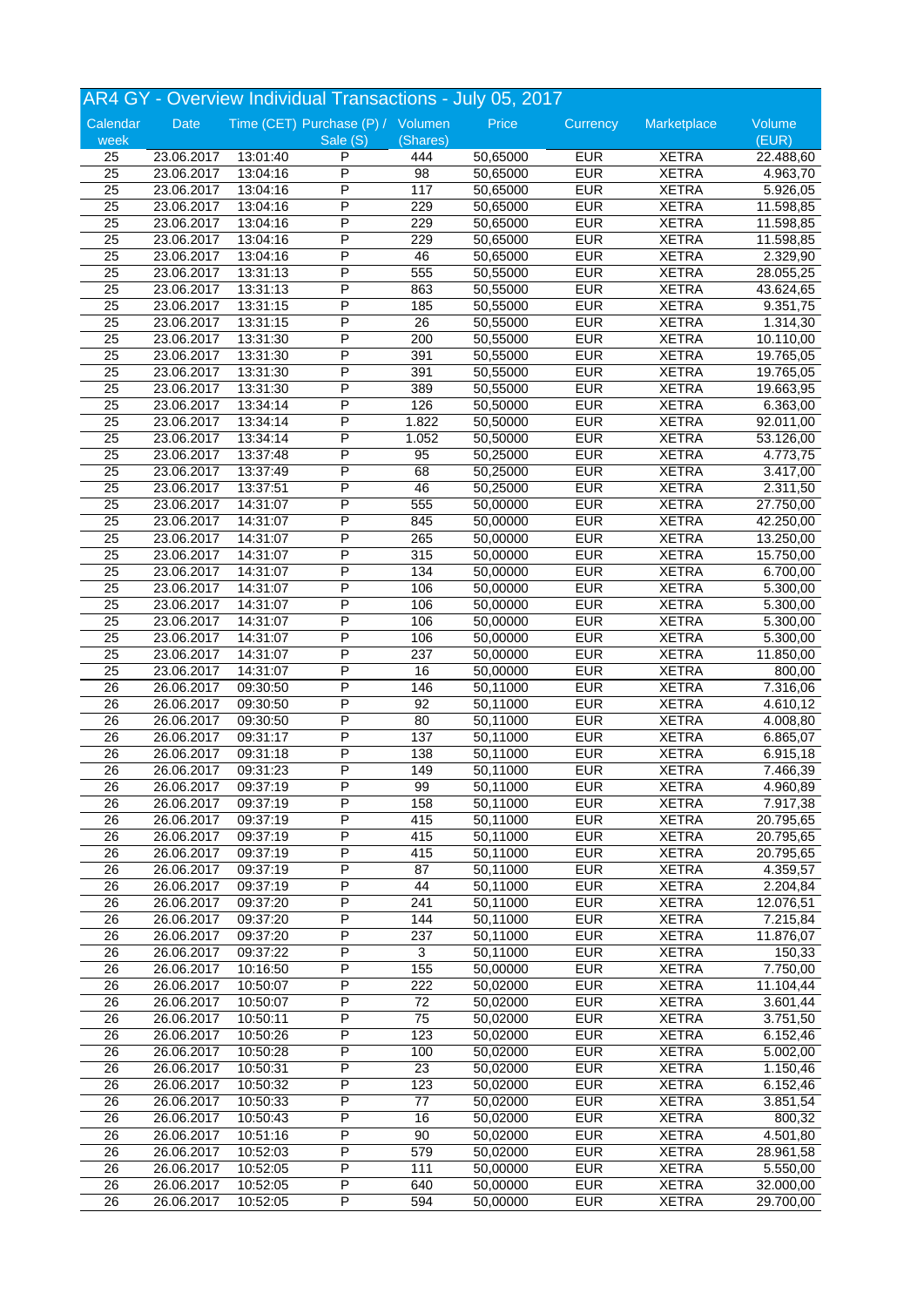|                 |            |          | AR4 GY - Overview Individual Transactions - July 05, 2017 |                  |          |            |              |            |
|-----------------|------------|----------|-----------------------------------------------------------|------------------|----------|------------|--------------|------------|
| Calendar        | Date       |          | Time (CET) Purchase (P) / Volumen                         |                  | Price    | Currency   | Marketplace  | Volume     |
| week            |            |          | Sale (S)                                                  | (Shares)         |          |            |              | (EUR)      |
| 26              | 26.06.2017 | 12:32:13 | P                                                         | 17               | 50,00000 | <b>EUR</b> | <b>XETRA</b> | 850,00     |
| $\overline{26}$ | 26.06.2017 | 13:43:41 | P                                                         | 100              | 50,00000 | <b>EUR</b> | <b>XETRA</b> | 5.000,00   |
| 26              | 26.06.2017 | 13:43:41 | P                                                         | 1.709            | 50,00000 | <b>EUR</b> | <b>XETRA</b> | 85.450,00  |
| 26              | 26.06.2017 | 13:43:41 | P                                                         | 1.174            | 50,00000 | <b>EUR</b> | <b>XETRA</b> | 58.700,00  |
| 26              | 26.06.2017 | 13:51:40 | P                                                         | 149              | 49,88000 | <b>EUR</b> | <b>XETRA</b> | 7.432,12   |
| 26              | 26.06.2017 | 13:51:44 | P                                                         | 209              | 49,88000 | <b>EUR</b> | <b>XETRA</b> | 10.424,92  |
| 26              | 26.06.2017 | 13:51:49 | P                                                         | 30               | 49,88000 | <b>EUR</b> | <b>XETRA</b> | 1.496,40   |
| 26              | 26.06.2017 | 13:54:18 | P                                                         | 56               | 49,88000 | <b>EUR</b> | <b>XETRA</b> | 2.793,28   |
| 26              | 26.06.2017 | 13:56:06 | P                                                         | 189              | 49,88000 | <b>EUR</b> | <b>XETRA</b> | 9.427,32   |
| 26              | 26.06.2017 | 13:56:06 | Ρ                                                         | 137              | 49,88000 | <b>EUR</b> | <b>XETRA</b> | 6.833,56   |
| $\overline{26}$ | 26.06.2017 | 13:56:06 | P                                                         | 118              | 49,88000 | <b>EUR</b> | <b>XETRA</b> | 5.885,84   |
| 26              | 26.06.2017 | 13:56:08 | P                                                         | 100              | 49,88000 | <b>EUR</b> | <b>XETRA</b> | 4.988,00   |
| $\overline{26}$ | 26.06.2017 | 13:56:10 | P                                                         | 100              | 49,88000 | <b>EUR</b> | <b>XETRA</b> | 4.988,00   |
| 26              | 26.06.2017 | 13:56:13 | P                                                         | 14               | 49,88000 | <b>EUR</b> | <b>XETRA</b> | 698,32     |
| $\overline{26}$ | 26.06.2017 | 13:56:17 | P                                                         | 100              | 49,88000 | <b>EUR</b> | <b>XETRA</b> | 4.988,00   |
| 26              | 26.06.2017 | 13:56:38 | P                                                         | 130              | 49,88000 | <b>EUR</b> | <b>XETRA</b> | 6.484,40   |
| $\overline{26}$ | 26.06.2017 | 13:56:38 | P                                                         | 444              | 49,88000 | <b>EUR</b> | <b>XETRA</b> | 22.146,72  |
| 26              | 26.06.2017 | 13:56:38 | P                                                         | 444              | 49,88000 | <b>EUR</b> | <b>XETRA</b> | 22.146,72  |
| $\overline{26}$ | 26.06.2017 | 13:56:38 | P                                                         | 444              | 49,88000 | <b>EUR</b> | <b>XETRA</b> | 22.146,72  |
| 26              | 26.06.2017 | 13:56:38 | P                                                         | 336              | 49,88000 | <b>EUR</b> | <b>XETRA</b> | 16.759,68  |
| $\overline{26}$ | 26.06.2017 | 14:09:25 | P                                                         | 50               | 49,82000 | <b>EUR</b> | <b>XETRA</b> | 2.491,00   |
| 26              | 26.06.2017 | 14:10:33 | P                                                         | 150              | 49,82000 | <b>EUR</b> | <b>XETRA</b> | 7.473,00   |
| 26              | 26.06.2017 | 14:11:30 | P                                                         | 355              | 49,82000 | <b>EUR</b> | <b>XETRA</b> | 17.686,10  |
| 26              | 26.06.2017 | 14:15:08 | Ρ                                                         | 372              | 49,82000 | <b>EUR</b> | <b>XETRA</b> | 18.533,04  |
| 26              | 26.06.2017 | 14:15:08 | P                                                         | 183              | 49,82000 | <b>EUR</b> | <b>XETRA</b> | 9.117,06   |
| 26              | 26.06.2017 | 14:15:17 | P                                                         | 31               | 49,82000 | <b>EUR</b> | <b>XETRA</b> | 1.544,42   |
| 26              | 26.06.2017 | 14:17:01 | P                                                         | 524              | 49,82000 | <b>EUR</b> | <b>XETRA</b> | 26.105,68  |
| 26              | 26.06.2017 | 14:17:05 | P                                                         | 555              | 49,82000 | <b>EUR</b> | <b>XETRA</b> | 27.650,10  |
| $\overline{26}$ | 26.06.2017 | 14:17:14 | P                                                         | 742              | 49,82000 | <b>EUR</b> | <b>XETRA</b> | 36.966,44  |
| 26              | 26.06.2017 | 14:21:58 | P                                                         | 50               | 49,82000 | <b>EUR</b> | <b>XETRA</b> | 2.491,00   |
| 26              | 26.06.2017 | 14:46:28 | P                                                         | 318              | 49,82000 | <b>EUR</b> | <b>XETRA</b> | 15.842,76  |
| 26              | 26.06.2017 | 14:46:28 | P                                                         | 237              | 49,82000 | <b>EUR</b> | <b>XETRA</b> | 11.807,34  |
| 26              | 26.06.2017 | 14:46:28 | Ρ                                                         | 165              | 49,82000 | <b>EUR</b> | <b>XETRA</b> | 8.220,30   |
| 26              | 26.06.2017 | 14:46:28 | P                                                         | 153              | 49,82000 | <b>EUR</b> | <b>XETRA</b> | 7.622,46   |
| 26              | 26.06.2017 | 14:46:34 | P                                                         | 109              | 49,82000 | <b>EUR</b> | <b>XETRA</b> | 5.430,38   |
| 26              | 26.06.2017 | 14:50:30 | P                                                         | 111              | 49,82000 | <b>EUR</b> | <b>XETRA</b> | 5.530,02   |
| 26              | 26.06.2017 | 15:17:57 | P                                                         | 270              | 49,82000 | <b>EUR</b> | <b>XETRA</b> | 13.451,40  |
| 26              | 26.06.2017 | 15:18:24 | P                                                         | 26               | 49,82000 | <b>EUR</b> | <b>XETRA</b> | 1.295,32   |
| $\overline{26}$ | 26.06.2017 | 15:25:34 | $\overline{P}$                                            | 39               | 49,82000 | <b>EUR</b> | <b>XETRA</b> | 1.942,98   |
| 26              | 26.06.2017 | 15:25:36 | P                                                         | 200              | 49,82000 | <b>EUR</b> | <b>XETRA</b> | 9.964,00   |
| 26              | 26.06.2017 | 15:25:36 | Ρ                                                         | 126              | 49,82000 | <b>EUR</b> | <b>XETRA</b> | 6.277,32   |
| 26              | 26.06.2017 | 15:25:36 | Ρ                                                         | 100              | 49,82000 | <b>EUR</b> | <b>XETRA</b> | 4.982,00   |
| 26              | 26.06.2017 | 15:25:39 | P                                                         | 129              | 49,82000 | <b>EUR</b> | <b>XETRA</b> | 6.426,78   |
| 26              | 26.06.2017 | 15:25:40 | P                                                         | 5                | 49,82000 | <b>EUR</b> | <b>XETRA</b> | 249,10     |
| 26              | 26.06.2017 | 16:13:11 | P                                                         | 78               | 49,82000 | <b>EUR</b> | <b>XETRA</b> | 3.885,96   |
| 26              | 26.06.2017 | 16:19:11 | Ρ                                                         | 542              | 49,82000 | <b>EUR</b> | <b>XETRA</b> | 27.002,44  |
| 26              | 26.06.2017 | 16:19:11 | Ρ                                                         | 490              | 49,82000 | <b>EUR</b> | <b>XETRA</b> | 24.411,80  |
| 26              | 26.06.2017 | 16:19:11 | P                                                         | 490              | 49,82000 | <b>EUR</b> | <b>XETRA</b> | 24.411,80  |
| 26              | 26.06.2017 | 16:19:11 | Ρ                                                         | 490              | 49,82000 | <b>EUR</b> | <b>XETRA</b> | 24.411,80  |
| 26              | 26.06.2017 | 16:19:11 | Ρ                                                         | 490              | 49,82000 | <b>EUR</b> | <b>XETRA</b> | 24.411,80  |
| 26              | 26.06.2017 | 16:19:11 | Ρ                                                         | 214              | 49,82000 | <b>EUR</b> | <b>XETRA</b> | 10.661,48  |
| 26              | 26.06.2017 | 16:19:14 | P                                                         | 99               | 49,82000 | <b>EUR</b> | <b>XETRA</b> | 4.932,18   |
| 26              | 26.06.2017 | 16:19:17 | P                                                         | 21               | 49,82000 | <b>EUR</b> | <b>XETRA</b> | 1.046,22   |
| 26              | 26.06.2017 | 16:40:13 | P                                                         | 44               | 49,93000 | <b>EUR</b> | <b>XETRA</b> | 2.196,92   |
| 26              | 26.06.2017 | 16:40:13 | Ρ                                                         | 100              | 49,93000 | <b>EUR</b> | <b>XETRA</b> | 4.993,00   |
| 26              | 26.06.2017 | 16:40:13 | Ρ                                                         | $\overline{150}$ | 49,93000 | <b>EUR</b> | <b>XETRA</b> | 7.489,50   |
| 26              | 26.06.2017 | 16:40:13 | P                                                         | 219              | 49,93000 | <b>EUR</b> | <b>XETRA</b> | 10.934,67  |
| 26              | 26.06.2017 | 16:40:13 | P                                                         | 261              | 49,93000 | <b>EUR</b> | <b>XETRA</b> | 13.031,73  |
| 26              | 26.06.2017 | 16:40:13 | P                                                         | 261              | 49,93000 | <b>EUR</b> | <b>XETRA</b> | 13.031,73  |
| 26              | 26.06.2017 | 16:40:13 | Ρ                                                         | 51               | 49,93000 | <b>EUR</b> | <b>XETRA</b> | 2.546,43   |
| $\overline{26}$ | 27.06.2017 | 09:02:00 | P                                                         | 3.000            | 49,01000 | <b>EUR</b> | <b>XETRA</b> | 147.030,00 |
| 26              | 27.06.2017 | 09:04:00 | Ρ                                                         | 17               | 48,81500 | <b>EUR</b> | <b>XETRA</b> | 829,86     |
| 26              | 27.06.2017 | 09:04:00 | Ρ                                                         | 283              | 48,81500 | <b>EUR</b> | <b>XETRA</b> | 13.814,65  |
| 26              | 27.06.2017 | 09:05:00 | P                                                         | 300              | 48,81500 | <b>EUR</b> | <b>XETRA</b> | 14.644,50  |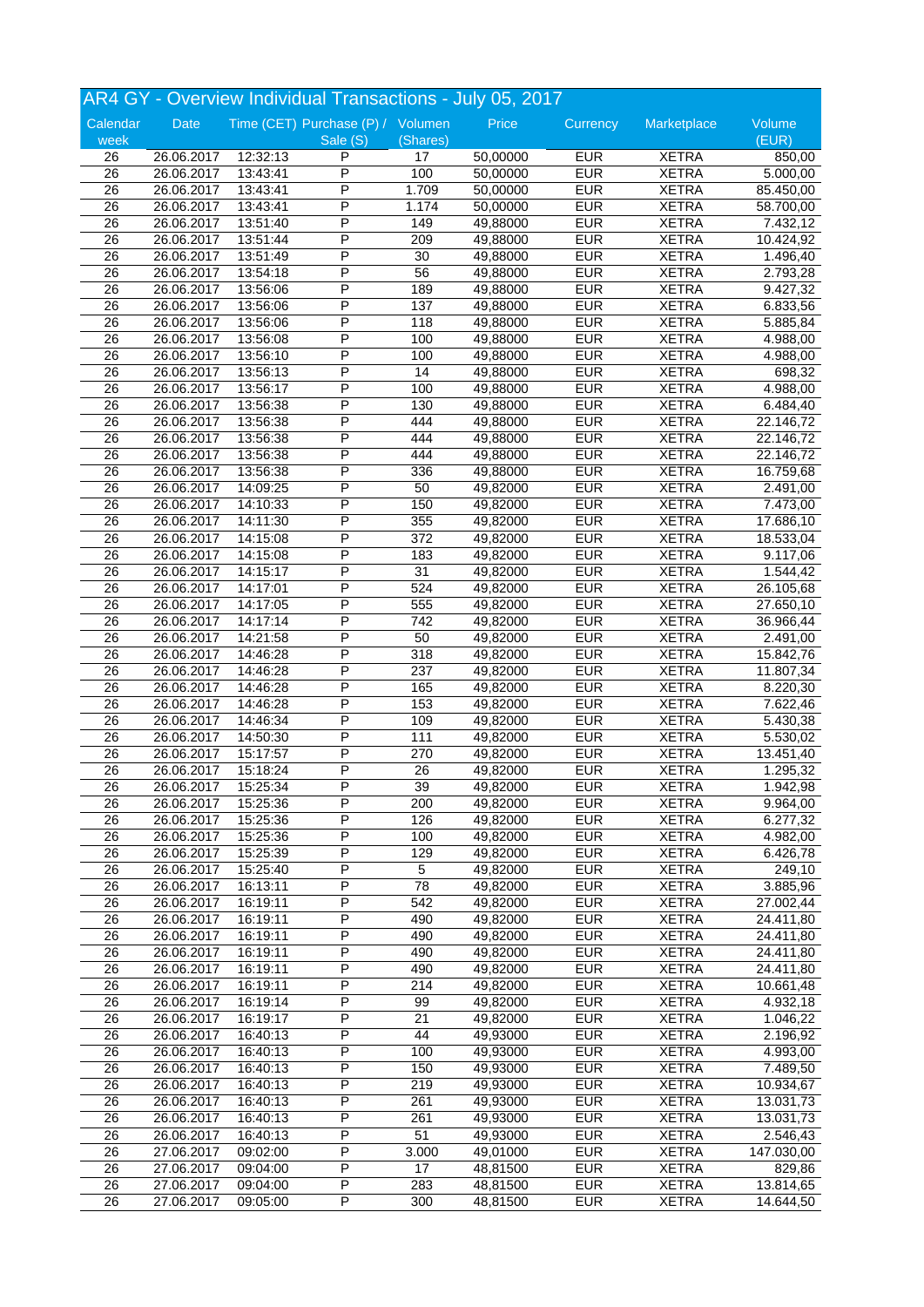|                  |            |          | AR4 GY - Overview Individual Transactions - July 05, 2017 |          |          |                          |              |                 |
|------------------|------------|----------|-----------------------------------------------------------|----------|----------|--------------------------|--------------|-----------------|
| Calendar<br>week | Date       |          | Time (CET) Purchase (P) / Volumen<br>Sale (S)             | (Shares) | Price    | Currency                 | Marketplace  | Volume<br>(EUR) |
| 26               | 27.06.2017 | 09:05:00 | P                                                         | 300      | 48,81500 | <b>EUR</b>               | <b>XETRA</b> | 14.644,50       |
| $\overline{26}$  | 27.06.2017 | 09:05:00 | P                                                         | 300      | 48,81500 | <b>EUR</b>               | <b>XETRA</b> | 14.644,50       |
| 26               | 27.06.2017 | 09:05:00 | P                                                         | 300      | 48,81500 | <b>EUR</b>               | <b>XETRA</b> | 14.644,50       |
| 26               | 27.06.2017 | 09:05:00 | P                                                         | 300      | 48,81500 | <b>EUR</b>               | <b>XETRA</b> | 14.644,50       |
| 26               | 27.06.2017 | 09:05:00 | P                                                         | 140      | 48,81500 | <b>EUR</b>               | <b>XETRA</b> | 6.834,10        |
| 26               | 27.06.2017 | 09:06:00 | P                                                         | 478      | 48,81500 | <b>EUR</b>               | <b>XETRA</b> | 23.333,57       |
|                  |            |          | P                                                         |          |          |                          |              |                 |
| 26               | 27.06.2017 | 09:06:00 | P                                                         | 160      | 48,81500 | <b>EUR</b><br><b>EUR</b> | <b>XETRA</b> | 7.810,40        |
| 26               | 27.06.2017 | 09:06:00 |                                                           | 122      | 48,81500 |                          | <b>XETRA</b> | 5.955,43        |
| 26               | 27.06.2017 | 09:06:00 | P                                                         | 80       | 48,81500 | <b>EUR</b>               | <b>XETRA</b> | 3.905,20        |
| 26               | 27.06.2017 | 09:07:00 | Ρ                                                         | 220      | 48,81500 | <b>EUR</b>               | <b>XETRA</b> | 10.739,30       |
| $\overline{26}$  | 27.06.2017 | 09:08:00 | $\overline{\mathsf{P}}$                                   | 152      | 48,55000 | <b>EUR</b>               | <b>XETRA</b> | 7.379,60        |
| 26               | 27.06.2017 | 09:09:00 | P                                                         | 150      | 48,55000 | <b>EUR</b>               | <b>XETRA</b> | 7.282,50        |
| $\overline{26}$  | 27.06.2017 | 09:09:00 | P                                                         | 152      | 48,55000 | <b>EUR</b>               | <b>XETRA</b> | 7.379,60        |
| 26               | 27.06.2017 | 09:09:00 | P                                                         | 150      | 48,55000 | <b>EUR</b>               | <b>XETRA</b> | 7.282,50        |
| $\overline{26}$  | 27.06.2017 | 09:09:00 | P                                                         | 165      | 48,55000 | <b>EUR</b>               | <b>XETRA</b> | 8.010,75        |
| 26               | 27.06.2017 | 09:09:00 | P                                                         | 31       | 48,55000 | <b>EUR</b>               | <b>XETRA</b> | 1.505,05        |
| $\overline{26}$  | 27.06.2017 | 09:09:00 | P                                                         | 151      | 48,55000 | <b>EUR</b>               | <b>XETRA</b> | 7.331,05        |
| 26               | 27.06.2017 | 09:56:00 | P                                                         | 14       | 48,95000 | <b>EUR</b>               | <b>XETRA</b> | 685,30          |
| $\overline{26}$  | 27.06.2017 | 09:58:00 | P                                                         | 86       | 48,95000 | <b>EUR</b>               | <b>XETRA</b> | 4.209,70        |
| 26               | 27.06.2017 | 09:58:00 | P                                                         | 100      | 48,95000 | <b>EUR</b>               | <b>XETRA</b> | 4.895,00        |
| $\overline{26}$  | 27.06.2017 | 09:58:00 | P                                                         | 100      | 48,95000 | <b>EUR</b>               | <b>XETRA</b> | 4.895,00        |
| 26               | 27.06.2017 | 09:58:00 | P                                                         | 100      | 48,95000 | <b>EUR</b>               | <b>XETRA</b> | 4.895,00        |
| 26               | 27.06.2017 | 09:58:00 | P                                                         | 37       | 48,95000 | <b>EUR</b>               | <b>XETRA</b> | 1.811,15        |
| 26               | 27.06.2017 | 09:58:00 | Ρ                                                         | 63       | 48,95000 | <b>EUR</b>               | <b>XETRA</b> | 3.083,85        |
| 26               | 27.06.2017 | 09:58:00 | $\overline{\mathsf{P}}$                                   | 100      | 48,95000 | <b>EUR</b>               | <b>XETRA</b> | 4.895,00        |
| 26               |            |          | P                                                         | 37       | 48,95000 | <b>EUR</b>               | <b>XETRA</b> |                 |
|                  | 27.06.2017 | 09:58:00 | P                                                         |          |          |                          |              | 1.811,15        |
| 26               | 27.06.2017 | 09:58:00 |                                                           | 63       | 48,95000 | <b>EUR</b>               | <b>XETRA</b> | 3.083,85        |
| 26               | 27.06.2017 | 09:58:00 | P                                                         | 63       | 48,95000 | <b>EUR</b>               | <b>XETRA</b> | 3.083,85        |
| $\overline{26}$  | 27.06.2017 | 09:58:00 | P                                                         | 63       | 48,95000 | <b>EUR</b>               | <b>XETRA</b> | 3.083,85        |
| 26               | 27.06.2017 | 09:58:00 | P                                                         | 67       | 48,95000 | <b>EUR</b>               | <b>XETRA</b> | 3.279,65        |
| 26               | 27.06.2017 | 09:58:00 | P                                                         | 74       | 48,95000 | <b>EUR</b>               | <b>XETRA</b> | 3.622,30        |
| 26               | 27.06.2017 | 09:59:00 | P                                                         | 33       | 48,95000 | <b>EUR</b>               | <b>XETRA</b> | 1.615,35        |
| 26               | 27.06.2017 | 10:04:00 | Ρ                                                         | 385      | 48,82000 | <b>EUR</b>               | <b>XETRA</b> | 18.795,70       |
| 26               | 27.06.2017 | 10:07:00 | $\overline{\mathsf{P}}$                                   | 15       | 48,82000 | <b>EUR</b>               | <b>XETRA</b> | 732,30          |
| 26               | 27.06.2017 | 10:07:00 | P                                                         | 15       | 48,82000 | <b>EUR</b>               | <b>XETRA</b> | 732,30          |
| 26               | 27.06.2017 | 10:07:00 | P                                                         | 117      | 48,82000 | <b>EUR</b>               | <b>XETRA</b> | 5.711,94        |
| 26               | 27.06.2017 | 10:07:00 | P                                                         | 268      | 48,82000 | <b>EUR</b>               | <b>XETRA</b> | 13.083,76       |
| 26               | 27.06.2017 | 10:07:00 | P                                                         | 150      | 48,82000 | <b>EUR</b>               | <b>XETRA</b> | 7.323,00        |
| $\overline{26}$  | 27.06.2017 | 10:07:00 | $\overline{P}$                                            | 141      | 48,82000 | <b>EUR</b>               | <b>XETRA</b> | 6.883,62        |
| 26               | 27.06.2017 | 10:07:00 | P                                                         | 109      | 48,82000 | <b>EUR</b>               | <b>XETRA</b> | 5.321,38        |
| 26               | 27.06.2017 | 10:07:00 | P                                                         | 400      | 48,82000 | <b>EUR</b>               | <b>XETRA</b> | 19.528,00       |
| 26               | 27.06.2017 | 10:07:00 | P                                                         | 37       | 48,82000 | <b>EUR</b>               | <b>XETRA</b> | 1.806,34        |
| 26               | 27.06.2017 | 10:07:00 | P                                                         | 363      | 48,82000 | <b>EUR</b>               | <b>XETRA</b> | 17.721,66       |
| 26               | 27.06.2017 | 10:07:00 | Ρ                                                         | 8        | 48,82000 | <b>EUR</b>               | <b>XETRA</b> | 390,56          |
| 26               | 27.06.2017 | 10:07:00 | P                                                         | 345      | 48,82000 | <b>EUR</b>               | <b>XETRA</b> | 16.842,90       |
|                  |            |          |                                                           |          |          |                          |              |                 |
| 26               | 27.06.2017 | 10:07:00 | Ρ                                                         | 47       | 48,82000 | <b>EUR</b>               | <b>XETRA</b> | 2.294,54        |
| 26               | 27.06.2017 | 10:07:00 | P                                                         | 47       | 48,82000 | <b>EUR</b>               | <b>XETRA</b> | 2.294,54        |
| 26               | 27.06.2017 | 10:07:00 | P                                                         | 100      | 48,82000 | <b>EUR</b>               | <b>XETRA</b> | 4.882,00        |
| 26               | 27.06.2017 | 10:07:00 | Ρ                                                         | 47       | 48,82000 | <b>EUR</b>               | <b>XETRA</b> | 2.294,54        |
| 26               | 27.06.2017 | 10:07:00 | Ρ                                                         | 144      | 48,82000 | <b>EUR</b>               | <b>XETRA</b> | 7.030,08        |
| 26               | 27.06.2017 | 10:07:00 | Ρ                                                         | 62       | 48,82000 | <b>EUR</b>               | <b>XETRA</b> | 3.026,84        |
| 26               | 27.06.2017 | 10:07:00 | P                                                         | 400      | 48,82000 | <b>EUR</b>               | <b>XETRA</b> | 19.528,00       |
| 26               | 27.06.2017 | 10:07:00 | P                                                         | 400      | 48,82000 | <b>EUR</b>               | <b>XETRA</b> | 19.528,00       |
| 26               | 27.06.2017 | 10:07:00 | P                                                         | 147      | 48,82000 | <b>EUR</b>               | <b>XETRA</b> | 7.176,54        |
| 26               | 27.06.2017 | 10:07:00 | Ρ                                                         | 253      | 48,82000 | <b>EUR</b>               | <b>XETRA</b> | 12.351,46       |
| 26               | 27.06.2017 | 10:07:00 | Ρ                                                         | 49       | 48,82000 | <b>EUR</b>               | <b>XETRA</b> | 2.392,18        |
| 26               | 27.06.2017 | 10:17:00 | P                                                         | 50       | 48,55000 | <b>EUR</b>               | <b>XETRA</b> | 2.427,50        |
| 26               | 27.06.2017 | 10:17:00 | Ρ                                                         | 250      | 48,55000 | <b>EUR</b>               | <b>XETRA</b> | 12.137,50       |
| 26               | 27.06.2017 | 10:17:00 | P                                                         | 255      | 48,55000 | <b>EUR</b>               | <b>XETRA</b> | 12.380,25       |
| 26               | 27.06.2017 | 10:17:00 | Ρ                                                         | 203      | 48,55000 | <b>EUR</b>               | <b>XETRA</b> | 9.855,65        |
| 26               |            |          | P                                                         | 352      | 48,55000 | <b>EUR</b>               | <b>XETRA</b> |                 |
|                  | 27.06.2017 | 10:17:00 |                                                           |          |          |                          |              | 17.089,60       |
| 26               | 27.06.2017 | 10:17:00 | P                                                         | 167      | 48,55000 | <b>EUR</b>               | <b>XETRA</b> | 8.107,85        |
| 26               | 27.06.2017 | 10:17:00 | P                                                         | 149      | 48,55000 | <b>EUR</b>               | <b>XETRA</b> | 7.233,95        |
| 26               | 27.06.2017 | 10:17:00 | P                                                         | 100      | 48,55000 | <b>EUR</b>               | <b>XETRA</b> | 4.855,00        |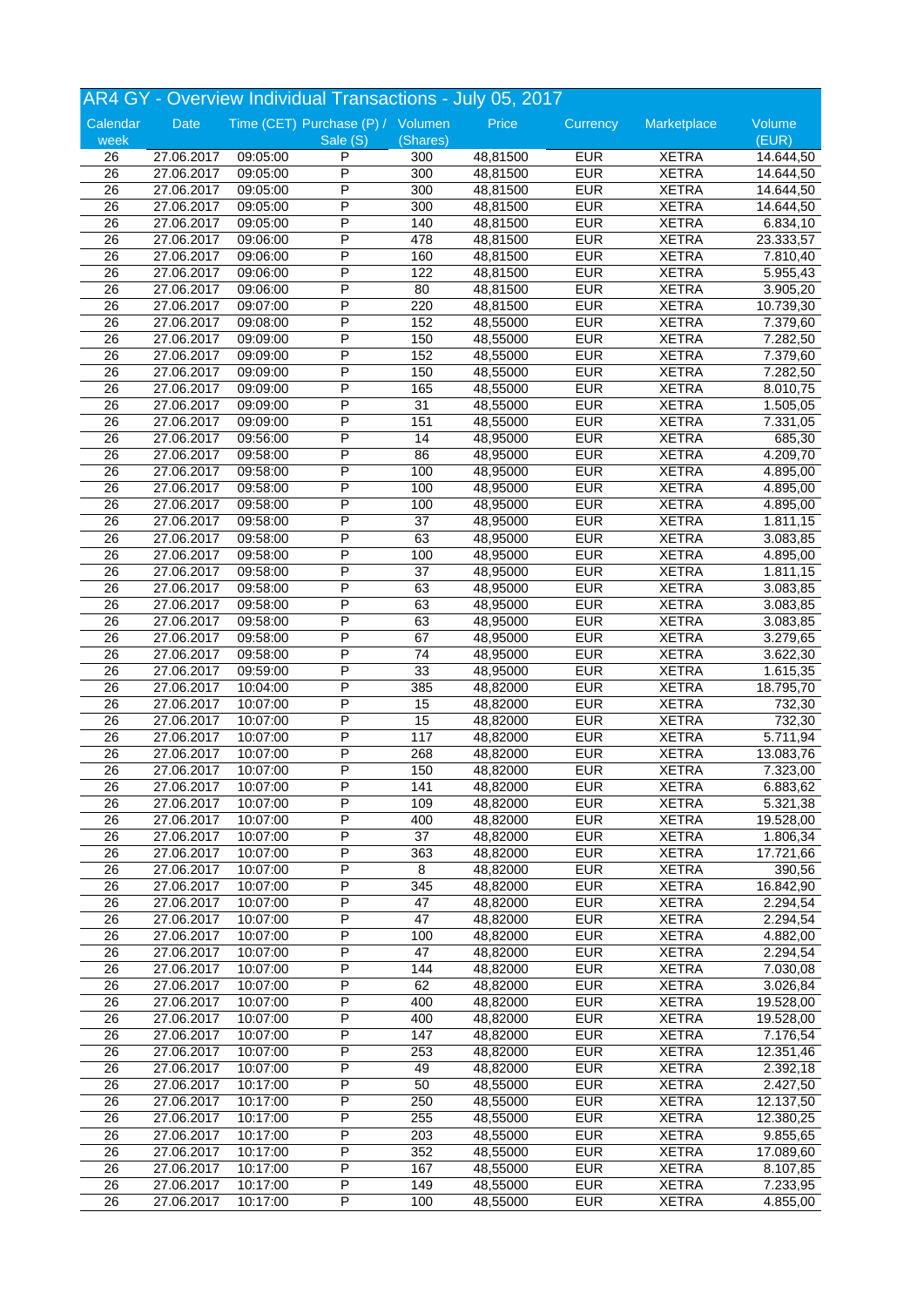|                 |            |          | AR4 GY - Overview Individual Transactions - July 05, 2017 |                 |                      |            |              |                        |
|-----------------|------------|----------|-----------------------------------------------------------|-----------------|----------------------|------------|--------------|------------------------|
| Calendar        | Date       |          | Time (CET) Purchase (P) / Volumen                         |                 | Price                | Currency   | Marketplace  | Volume                 |
| week            |            |          | Sale (S)                                                  | (Shares)        |                      |            |              | (EUR)                  |
| 26              | 27.06.2017 | 10:17:00 | P                                                         | 102             | 48,55000             | <b>EUR</b> | <b>XETRA</b> | 4.952,10               |
| $\overline{26}$ | 27.06.2017 | 10:17:00 | P                                                         | $\overline{37}$ | 48,55000             | <b>EUR</b> | <b>XETRA</b> | 1.796,35               |
| 26              | 27.06.2017 | 10:17:00 | P                                                         | 156             | 48,55000             | <b>EUR</b> | <b>XETRA</b> | 7.573,80               |
| 26              | 27.06.2017 | 10:17:00 | P                                                         | 399             | 48,55000             | <b>EUR</b> | <b>XETRA</b> | 19.371,45              |
| 26              | 27.06.2017 | 10:17:00 | P                                                         | 1.000           | 48,55000             | <b>EUR</b> | <b>XETRA</b> | 48.550,00              |
| 26              | 27.06.2017 | 10:17:00 | P                                                         | 138             | 48,55000             | <b>EUR</b> | <b>XETRA</b> | 6.699,90               |
| 26              | 27.06.2017 | 10:17:00 | P                                                         | 100             | 48,55000             | <b>EUR</b> | <b>XETRA</b> | 4.855,00               |
| 26              | 27.06.2017 | 10:17:00 | P                                                         | 127             | 48,55000             | <b>EUR</b> | <b>XETRA</b> | 6.165,85               |
| 26              | 27.06.2017 | 10:17:00 | P                                                         | 137             | 48,55000             | <b>EUR</b> | <b>XETRA</b> | 6.651,35               |
| 26              | 27.06.2017 | 10:17:00 | Ρ                                                         | 100             | 48,55000             | <b>EUR</b> | <b>XETRA</b> | 4.855,00               |
| $\overline{26}$ | 27.06.2017 | 10:17:00 | $\overline{\mathsf{P}}$                                   | 63              | 48,55000             | <b>EUR</b> | <b>XETRA</b> | 3.058,65               |
| 26              | 27.06.2017 | 10:17:00 | P                                                         | 189             | 48,55000             | <b>EUR</b> | <b>XETRA</b> | 9.175,95               |
| $\overline{26}$ | 27.06.2017 | 10:17:00 | P                                                         | 163             | 48,55000             | <b>EUR</b> | <b>XETRA</b> | 7.913,65               |
| 26              | 27.06.2017 | 10:18:00 | P                                                         | 103             | 48,55000             | <b>EUR</b> | <b>XETRA</b> | 5.000,65               |
| $\overline{26}$ | 27.06.2017 | 10:18:00 | P                                                         | 100             | 48,55000             | <b>EUR</b> | <b>XETRA</b> | 4.855,00               |
| 26              | 27.06.2017 | 10:18:00 | P                                                         | 60              | 48,55000             | <b>EUR</b> | <b>XETRA</b> | 2.913,00               |
| $\overline{26}$ | 27.06.2017 | 10:23:00 | P                                                         | 25              | 48,02000             | <b>EUR</b> | <b>XETRA</b> | 1.200,50               |
| 26              | 27.06.2017 | 10:24:00 | P                                                         | 225             | 48,02000             | <b>EUR</b> | <b>XETRA</b> | 10.804,50              |
| $\overline{26}$ | 27.06.2017 | 10:24:00 | Ρ                                                         | 100             | 48,02000             | <b>EUR</b> | <b>XETRA</b> | 4.802,00               |
| 26              | 27.06.2017 | 10:24:00 | P                                                         | 150             | 48,02000             | <b>EUR</b> | <b>XETRA</b> | 7.203,00               |
| 26              | 27.06.2017 | 10:24:00 | P                                                         | 160             | 48,02000             | <b>EUR</b> | <b>XETRA</b> | 7.683,20               |
| 26              | 27.06.2017 | 10:24:00 | P                                                         | 90              | 48,02000             | <b>EUR</b> | <b>XETRA</b> | 4.321,80               |
| 26              | 27.06.2017 | 10:25:00 | P                                                         | 9               | 48,02000             | <b>EUR</b> | <b>XETRA</b> | 432,18                 |
| 26              | 27.06.2017 | 10:25:00 | P                                                         | 241             | 48,02000             | <b>EUR</b> | <b>XETRA</b> | 11.572,82              |
| 26              | 27.06.2017 | 12:56:00 | P                                                         | 500             | 48,62000             | <b>EUR</b> | <b>XETRA</b> | 24.310,00              |
| 26              | 27.06.2017 | 14:41:00 | P                                                         | 226             | 48,62000             | <b>EUR</b> | <b>XETRA</b> | 10.988,12              |
| 26              | 27.06.2017 | 14:45:00 | P                                                         | $\mathbf 1$     | 48,62000             | <b>EUR</b> | <b>XETRA</b> | 48,62                  |
| 26              | 27.06.2017 | 14:50:00 | P                                                         | 73              | 48,62000             | <b>EUR</b> | <b>XETRA</b> | 3.549,26               |
| $\overline{26}$ | 27.06.2017 | 14:50:00 | P                                                         | 112             | 48,62000             | <b>EUR</b> | <b>XETRA</b> | 5.445,44               |
| 26              | 27.06.2017 | 14:50:00 | P                                                         | 114             | 48,62000             | <b>EUR</b> | <b>XETRA</b> | 5.542,68               |
| 26              | 27.06.2017 | 14:50:00 | P                                                         | 74              | 48,62000             | <b>EUR</b> | <b>XETRA</b> | 3.597,88               |
|                 |            |          | P                                                         | 112             |                      | <b>EUR</b> | <b>XETRA</b> |                        |
| 26<br>26        | 27.06.2017 | 14:50:00 | Ρ                                                         | 38              | 48,62000<br>48,62000 | <b>EUR</b> | <b>XETRA</b> | 5.445,44               |
|                 | 27.06.2017 | 14:51:00 | $\overline{\mathsf{P}}$                                   |                 |                      |            |              | 1.847,56               |
| 26              | 27.06.2017 | 14:54:00 |                                                           | 750             | 48,62000             | <b>EUR</b> | <b>XETRA</b> | 36.465,00              |
| 26              | 27.06.2017 | 16:25:00 | P                                                         | 486             | 47,52000             | <b>EUR</b> | <b>XETRA</b> | 23.094,72              |
| 26              | 27.06.2017 | 17:12:00 | P                                                         | 100             | 47,88000             | <b>EUR</b> | <b>XETRA</b> | 4.788,00               |
| 26              | 27.06.2017 | 17:15:00 | P                                                         | 99              | 47,88000             | <b>EUR</b> | <b>XETRA</b> | $\overline{4.740, 12}$ |
| 26              | 27.06.2017 | 17:15:00 | P                                                         | 101             | 47,88000             | <b>EUR</b> | <b>XETRA</b> | 4.835,88               |
| $\overline{26}$ | 27.06.2017 | 17:15:00 | $\overline{P}$                                            | 101             | 47,88000             | <b>EUR</b> | <b>XETRA</b> | 4.835,88               |
| 26              | 27.06.2017 | 17:15:00 | P                                                         | 101             | 47,88000             | <b>EUR</b> | <b>XETRA</b> | 4.835,88               |
| 26              | 27.06.2017 | 17:15:00 | Ρ                                                         | 101             | 47,88000             | <b>EUR</b> | <b>XETRA</b> | 4.835,88               |
| 26              | 27.06.2017 | 17:15:00 | P                                                         | 196             | 47,88000             | <b>EUR</b> | <b>XETRA</b> | 9.384,48               |
| 26              | 27.06.2017 | 17:15:00 | P                                                         | 28              | 47,88000             | <b>EUR</b> | <b>XETRA</b> | 1.340,64               |
| 26              | 27.06.2017 | 17:16:00 | Ρ                                                         | 113             | 47,88000             | <b>EUR</b> | <b>XETRA</b> | 5.410,44               |
| 26              | 27.06.2017 | 17:17:00 | P                                                         | 74              | 47,88000             | <b>EUR</b> | <b>XETRA</b> | 3.543,12               |
| 26              | 28.06.2017 | 09:18:00 | Ρ                                                         | 65              | 47,60000             | <b>EUR</b> | <b>XETRA</b> | 3.094,00               |
| 26              | 28.06.2017 | 09:18:00 | P                                                         | 35              | 47,60000             | <b>EUR</b> | <b>XETRA</b> | 1.666,00               |
| 26              | 28.06.2017 | 09:18:00 | P                                                         | 35              | 47,60000             | <b>EUR</b> | <b>XETRA</b> | 1.666,00               |
| 26              | 28.06.2017 | 09:18:00 | Ρ                                                         | 35              | 47,60000             | <b>EUR</b> | <b>XETRA</b> | 1.666,00               |
| 26              | 28.06.2017 | 09:18:00 | Ρ                                                         | 35              | 47,60000             | <b>EUR</b> | <b>XETRA</b> | 1.666,00               |
| 26              | 28.06.2017 | 09:18:00 | Ρ                                                         | 190             | 47,60000             | <b>EUR</b> | <b>XETRA</b> | 9.044,00               |
| 26              | 28.06.2017 | 09:18:00 | P                                                         | 5               | 47,60000             | <b>EUR</b> | <b>XETRA</b> | 238,00                 |
| 26              | 28.06.2017 | 09:18:00 | P                                                         | 600             | 47,60000             | <b>EUR</b> | <b>XETRA</b> | 28.560,00              |
| 26              | 28.06.2017 | 09:19:00 | P                                                         | 149             | 47,57000             | <b>EUR</b> | <b>XETRA</b> | 7.087,93               |
| 26              | 28.06.2017 | 09:19:00 | Ρ                                                         | 756             | 47,57000             | <b>EUR</b> | <b>XETRA</b> | 35.962,92              |
| 26              | 28.06.2017 | 09:19:00 | P                                                         | 95              | 47,57000             | <b>EUR</b> | <b>XETRA</b> | 4.519,15               |
| 26              | 28.06.2017 | 09:20:00 | Ρ                                                         | 1.000           | 47,57000             | <b>EUR</b> | <b>XETRA</b> | 47.570,00              |
| 26              | 28.06.2017 | 09:24:00 | Ρ                                                         | 596             | 47,52000             | <b>EUR</b> | <b>XETRA</b> | 28.321,92              |
| 26              | 28.06.2017 | 09:29:00 | P                                                         | 100             | 47,52000             | <b>EUR</b> | <b>XETRA</b> | 4.752,00               |
| 26              | 28.06.2017 | 09:49:00 | Ρ                                                         | 95              | 47,66000             | <b>EUR</b> | <b>XETRA</b> | 4.527,70               |
| 26              | 28.06.2017 | 09:49:00 | P                                                         | 155             | 47,66000             | <b>EUR</b> | <b>XETRA</b> | 7.387,30               |
| 26              | 28.06.2017 | 09:49:00 | P                                                         | 155             | 47,66000             | <b>EUR</b> | <b>XETRA</b> | 7.387,30               |
| 26              | 28.06.2017 | 09:49:00 | Ρ                                                         | 155             | 47,66000             | <b>EUR</b> | <b>XETRA</b> | 7.387,30               |
| 26              | 28.06.2017 | 09:49:00 | P                                                         | 155             | 47,66000             | <b>EUR</b> | <b>XETRA</b> | 7.387,30               |
|                 |            |          |                                                           |                 |                      |            |              |                        |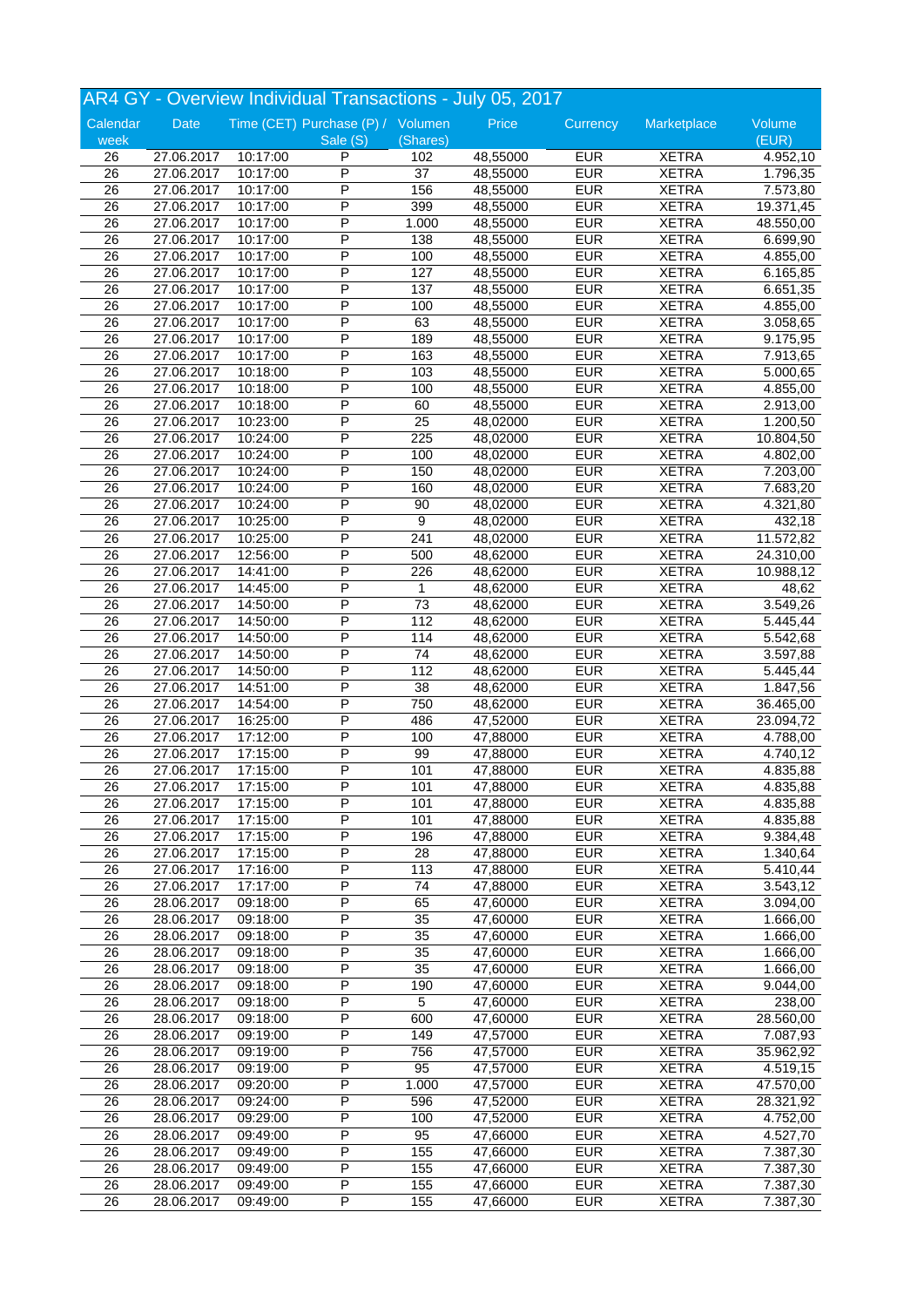|                 |             |          | AR4 GY - Overview Individual Transactions - July 05, 2017 |                 |          |            |              |                       |
|-----------------|-------------|----------|-----------------------------------------------------------|-----------------|----------|------------|--------------|-----------------------|
| Calendar        | <b>Date</b> |          | Time (CET) Purchase (P) / Volumen                         |                 | Price    | Currency   | Marketplace  | Volume                |
| week            |             |          | Sale (S)                                                  | (Shares)        |          |            |              | (EUR)                 |
| 26              | 28.06.2017  | 09:49:00 | P                                                         | 35              | 47,66000 | <b>EUR</b> | <b>XETRA</b> | 1.668,10              |
| $\overline{26}$ | 28.06.2017  | 09:49:00 | P                                                         | 100             | 47,66000 | EUR        | <b>XETRA</b> | 4.766,00              |
| 26              | 28.06.2017  | 09:49:00 | P                                                         | 150             | 47,66000 | <b>EUR</b> | <b>XETRA</b> | 7.149,00              |
| 26              | 28.06.2017  | 09:49:00 | P                                                         | 247             | 47,66000 | <b>EUR</b> | <b>XETRA</b> | 11.772,02             |
| 26              | 28.06.2017  | 09:49:00 | P                                                         | 3               | 47,66000 | <b>EUR</b> | <b>XETRA</b> | 142,98                |
| 26              | 28.06.2017  | 09:49:00 | P                                                         | 250             | 47,66000 | <b>EUR</b> | <b>XETRA</b> | 11.915,00             |
| 26              | 28.06.2017  | 09:49:00 | P                                                         | 250             | 47,66000 | EUR        | <b>XETRA</b> | 11.915,00             |
| 26              | 28.06.2017  | 09:56:00 | P                                                         | 50              | 47,66000 | <b>EUR</b> | <b>XETRA</b> | 2.383,00              |
| 26              | 28.06.2017  | 09:56:00 | P                                                         | 200             | 47,66000 | <b>EUR</b> | <b>XETRA</b> | 9.532,00              |
| 26              | 28.06.2017  | 09:56:00 | Ρ                                                         | 200             | 47,66000 | <b>EUR</b> | <b>XETRA</b> | 9.532,00              |
| $\overline{26}$ | 28.06.2017  | 09:56:00 | P                                                         | 200             | 47,66000 | <b>EUR</b> | <b>XETRA</b> | 9.532,00              |
| 26              | 28.06.2017  | 09:56:00 | P                                                         | 100             | 47,66000 | <b>EUR</b> | <b>XETRA</b> | 4.766,00              |
| 26              | 28.06.2017  | 09:59:00 | P                                                         | 170             | 47,52000 | <b>EUR</b> | <b>XETRA</b> | 8.078,40              |
|                 |             |          | P                                                         |                 |          |            |              |                       |
| 26              | 28.06.2017  | 09:59:00 | P                                                         | 134             | 47,52000 | <b>EUR</b> | <b>XETRA</b> | 6.367,68              |
| $\overline{26}$ | 28.06.2017  | 10:22:00 |                                                           | 1.600           | 47,52000 | <b>EUR</b> | <b>XETRA</b> | 76.032,00             |
| 26              | 28.06.2017  | 10:25:00 | P                                                         | 50              | 47,52000 | EUR        | <b>XETRA</b> | 2.376,00              |
| 26              | 28.06.2017  | 10:27:00 | P                                                         | 42              | 47,52000 | <b>EUR</b> | <b>XETRA</b> | 1.995,84              |
| 26              | 28.06.2017  | 10:38:00 | P                                                         | 308             | 47,52000 | <b>EUR</b> | <b>XETRA</b> | 14.636,16             |
| $\overline{26}$ | 28.06.2017  | 10:38:00 | Ρ                                                         | 100             | 47,52000 | <b>EUR</b> | <b>XETRA</b> | 4.752,00              |
| 26              | 28.06.2017  | 11:27:00 | P                                                         | 250             | 47,58000 | <b>EUR</b> | <b>XETRA</b> | 11.895,00             |
| $\overline{26}$ | 28.06.2017  | 12:19:00 | P                                                         | 886             | 47,58000 | <b>EUR</b> | <b>XETRA</b> | 42.155,88             |
| 26              | 28.06.2017  | 12:19:00 | P                                                         | 240             | 47,58000 | <b>EUR</b> | <b>XETRA</b> | 11.419,20             |
| 26              | 28.06.2017  | 12:20:00 | P                                                         | 6               | 47,58000 | <b>EUR</b> | <b>XETRA</b> | 285,48                |
| 26              | 28.06.2017  | 12:55:00 | P                                                         | 161             | 47,65000 | <b>EUR</b> | <b>XETRA</b> | 7.671,65              |
| 26              | 28.06.2017  | 13:11:00 | P                                                         | 339             | 47,65000 | <b>EUR</b> | <b>XETRA</b> | 16.153,35             |
| 26              | 28.06.2017  | 13:11:00 | P                                                         | 18              | 47,65000 | EUR        | <b>XETRA</b> | 857,70                |
| $\overline{26}$ | 28.06.2017  | 13:21:00 | P                                                         | $\overline{36}$ | 47,58000 | <b>EUR</b> | <b>XETRA</b> | 1.712,88              |
| 26              | 28.06.2017  | 14:50:00 | P                                                         | 276             | 47,66000 | <b>EUR</b> | <b>XETRA</b> | 13.154,16             |
| $\overline{26}$ | 28.06.2017  | 15:46:00 | P                                                         | 178             | 47,88000 | <b>EUR</b> | <b>XETRA</b> | 8.522,64              |
| 26              | 28.06.2017  | 15:46:00 | P                                                         | 100             | 47,88000 | <b>EUR</b> | <b>XETRA</b> | 4.788,00              |
| 26              | 28.06.2017  | 15:46:00 | P                                                         | 44              | 47,88000 | EUR        | <b>XETRA</b> | 2.106,72              |
| 26              | 28.06.2017  | 15:46:00 | P                                                         | 122             | 47,88000 | <b>EUR</b> | <b>XETRA</b> | 5.841,36              |
| 26              | 28.06.2017  | 15:46:00 | P                                                         | 122             | 47,88000 | <b>EUR</b> | <b>XETRA</b> | 5.841,36              |
| 26              | 28.06.2017  | 15:46:00 | P                                                         | 122             | 47,88000 | EUR        | <b>XETRA</b> | 5.841,36              |
| 26              | 28.06.2017  | 15:46:00 | P                                                         | 122             | 47,88000 | <b>EUR</b> | <b>XETRA</b> | 5.841,36              |
| 26              | 28.06.2017  | 15:46:00 | P                                                         | 29              | 47,88000 | <b>EUR</b> | <b>XETRA</b> | 1.388,52              |
| 26              | 28.06.2017  | 15:46:00 | P                                                         | 147             | 47,88000 | <b>EUR</b> | <b>XETRA</b> | 7.038,36              |
| 26              | 28.06.2017  | 15:46:00 | P                                                         | 14              | 47,88000 | EUR        | <b>XETRA</b> | 670,32                |
| $\overline{26}$ | 28.06.2017  | 15:46:00 | P                                                         | 112             | 47,88000 | <b>EUR</b> | <b>XETRA</b> | 5.362,56              |
|                 |             |          |                                                           |                 |          |            |              |                       |
| 26              | 28.06.2017  | 15:48:00 | P                                                         | 19              | 47.88000 | <b>EUR</b> | <b>XETRA</b> | 909,72                |
| 26              | 28.06.2017  | 15:51:00 | P                                                         | 21              | 47,88000 | <b>EUR</b> | <b>XETRA</b> | 1.005,48              |
| 26              | 28.06.2017  | 15:52:00 | Ρ                                                         | 246             | 47,88000 | <b>EUR</b> | <b>XETRA</b> | 11.778,48             |
| 26              | 28.06.2017  | 15:52:00 | P                                                         | 308             | 47,88000 | <b>EUR</b> | <b>XETRA</b> | 14.747,04             |
| 26              | 28.06.2017  | 15:52:00 | Ρ                                                         | 70              | 47,88000 | <b>EUR</b> | <b>XETRA</b> | 3.351,60              |
| 26              | 28.06.2017  | 15:52:00 | P                                                         | 320             | 47,88000 | <b>EUR</b> | <b>XETRA</b> | 15.321,60             |
| 26              | 28.06.2017  | 15:52:00 | Ρ                                                         | 92              | 47,88000 | <b>EUR</b> | <b>XETRA</b> | 4.404,96              |
| 26              | 28.06.2017  | 16:00:00 | P                                                         | 281             | 47,66000 | <b>EUR</b> | <b>XETRA</b> | 13.392,46             |
| 26              | 28.06.2017  | 16:01:00 | P                                                         | 101             | 47,66000 | <b>EUR</b> | <b>XETRA</b> | 4.813,66              |
| 26              | 28.06.2017  | 16:01:00 | P                                                         | 1.857           | 47,66000 | <b>EUR</b> | <b>XETRA</b> | 88.504,62             |
| 26              | 28.06.2017  | 16:01:00 | Ρ                                                         | 761             | 47,66000 | <b>EUR</b> | <b>XETRA</b> | 36.269,26             |
| 26              | 28.06.2017  | 17:12:00 | P                                                         | 22              | 47,95000 | <b>EUR</b> | <b>XETRA</b> | 1.054,90              |
| 26              | 28.06.2017  | 17:15:00 | P                                                         | 50              | 47,95000 | EUR        | <b>XETRA</b> | 2.397,50              |
| 26              | 28.06.2017  | 17:15:00 | Ρ                                                         | 20              | 47,95000 | <b>EUR</b> | <b>XETRA</b> | 959,00                |
| 26              | 28.06.2017  | 17:16:00 | P                                                         | 1.000           | 47,95000 | <b>EUR</b> | <b>XETRA</b> | 47.950,00             |
| 26              | 28.06.2017  | 17:16:00 | Ρ                                                         | 78              | 47,95000 | <b>EUR</b> | <b>XETRA</b> | 3.740,10              |
| 26              | 28.06.2017  | 17:16:00 | P                                                         | 330             | 47,95000 | <b>EUR</b> | <b>XETRA</b> | 15.823,50             |
| 26              | 28.06.2017  | 17:16:00 | Ρ                                                         | 467             | 47,95000 | <b>EUR</b> | <b>XETRA</b> | 22.392,65             |
| 26              | 28.06.2017  | 17:16:00 | P                                                         | 76              | 47,95000 | <b>EUR</b> | <b>XETRA</b> | 3.644,20              |
| 26              | 28.06.2017  | 17:17:00 | Ρ                                                         | 78              | 47,95000 | <b>EUR</b> | <b>XETRA</b> | 3.740,10              |
| 26              | 28.06.2017  | 17:17:00 | Ρ                                                         | 20              | 47,95000 | <b>EUR</b> | <b>XETRA</b> | 959,00                |
| 26              | 28.06.2017  | 17:18:00 | P                                                         | 79              | 47,95000 | <b>EUR</b> | <b>XETRA</b> | 3.788,05              |
| 26              | 28.06.2017  | 17:23:00 | P                                                         | 106             | 48,00500 | EUR        | <b>XETRA</b> | $\overline{5.088,53}$ |
| 26              | 28.06.2017  | 17:24:00 | P                                                         | 394             | 48,00500 | <b>EUR</b> | <b>XETRA</b> | 18.913,97             |
| 26              |             |          | P                                                         |                 |          |            |              |                       |
|                 | 28.06.2017  | 17:24:00 |                                                           | 223             | 48,00500 | <b>EUR</b> | <b>XETRA</b> | 10.705,12             |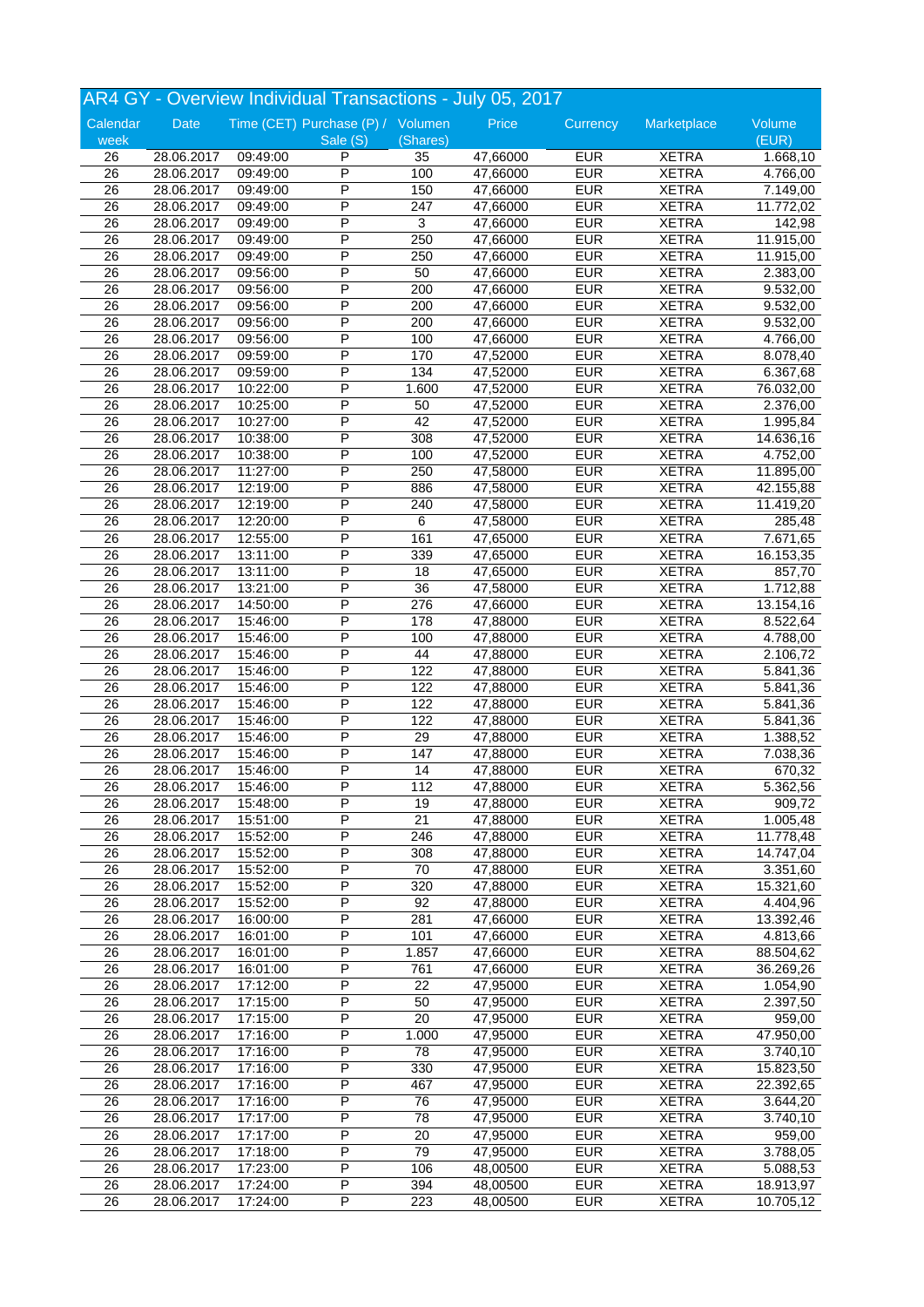|                 |            |                      | AR4 GY - Overview Individual Transactions - July 05, 2017 |                 |          |            |              |                        |
|-----------------|------------|----------------------|-----------------------------------------------------------|-----------------|----------|------------|--------------|------------------------|
| Calendar        | Date       |                      | Time (CET) Purchase (P) / Volumen                         |                 | Price    | Currency   | Marketplace  | Volume                 |
| week            |            |                      | Sale (S)                                                  | (Shares)        |          |            |              | (EUR)                  |
| 26              | 28.06.2017 | 17:24:00             | P                                                         | 200             | 48,00500 | <b>EUR</b> | <b>XETRA</b> | 9.601,00               |
| $\overline{26}$ | 28.06.2017 | 17:24:00             | P                                                         | $\overline{77}$ | 48,00500 | <b>EUR</b> | <b>XETRA</b> | 3.696,39               |
| 26              | 28.06.2017 | 17:24:00             | P                                                         | 150             | 48,00500 | <b>EUR</b> | <b>XETRA</b> | 7.200,75               |
| 26              | 28.06.2017 | 17:24:00             | P                                                         | 50              | 48,00500 | <b>EUR</b> | <b>XETRA</b> | 2.400,25               |
| 26              | 28.06.2017 | 17:24:00             | P                                                         | 400             | 48,00500 | <b>EUR</b> | <b>XETRA</b> | 19.202,00              |
| 26              | 28.06.2017 | 17:24:00             | P                                                         | 195             | 48,00500 | <b>EUR</b> | <b>XETRA</b> | 9.360,98               |
| 26              | 28.06.2017 | 17:24:00             | P                                                         | 117             | 48,00500 | <b>EUR</b> | <b>XETRA</b> | 5.616,59               |
| 26              | 28.06.2017 | 17:24:00             | P                                                         | 88              | 48,00500 | <b>EUR</b> | <b>XETRA</b> | 4.224,44               |
| 26              | 28.06.2017 | 17:24:00             | P                                                         | 88              | 48,00500 | <b>EUR</b> | <b>XETRA</b> | 4.224,44               |
| 26              | 28.06.2017 | 17:24:00             | Ρ                                                         | 400             | 48,00500 | <b>EUR</b> | <b>XETRA</b> | 19.202,00              |
| $\overline{26}$ | 28.06.2017 | 17:24:00             | P                                                         | 9               | 48,00500 | <b>EUR</b> | <b>XETRA</b> | 432,05                 |
| 26              | 28.06.2017 | 17:24:00             | P                                                         | 283             | 48,00500 | <b>EUR</b> | <b>XETRA</b> | 13.585,42              |
| $\overline{26}$ | 29.06.2017 | 09:51:00             | P                                                         | 270             | 48,75000 | <b>EUR</b> | <b>XETRA</b> | 13.162,50              |
| 26              | 29.06.2017 | 09:51:00             | P                                                         | 396             | 48,75000 | <b>EUR</b> | <b>XETRA</b> | 19.305,00              |
| $\overline{26}$ | 29.06.2017 | 09:51:00             | P                                                         | 396             | 48,75000 | <b>EUR</b> | <b>XETRA</b> | 19.305,00              |
| 26              | 29.06.2017 | 09:51:00             | P                                                         | 396             | 48,75000 | <b>EUR</b> | <b>XETRA</b> | 19.305,00              |
| $\overline{26}$ | 29.06.2017 |                      | P                                                         | 396             | 48,75000 | <b>EUR</b> | <b>XETRA</b> |                        |
|                 |            | 09:51:00<br>09:51:00 | P                                                         | 396             | 48,75000 | <b>EUR</b> | <b>XETRA</b> | 19.305,00<br>19.305,00 |
| 26              | 29.06.2017 |                      | P                                                         |                 |          |            |              |                        |
| $\overline{26}$ | 29.06.2017 | 09:51:00             | P                                                         | 396             | 48,75000 | <b>EUR</b> | <b>XETRA</b> | 19.305,00              |
| 26              | 29.06.2017 | 09:51:00             |                                                           | 100             | 48,75000 | <b>EUR</b> | <b>XETRA</b> | 4.875,00               |
| $\overline{26}$ | 29.06.2017 | 09:51:00             | P                                                         | 396             | 48,75000 | <b>EUR</b> | <b>XETRA</b> | 19.305,00              |
| 26              | 29.06.2017 | 09:51:00             | P                                                         | 244             | 48,75000 | <b>EUR</b> | <b>XETRA</b> | 11.895,00              |
| 26              | 29.06.2017 | 09:51:01             | P                                                         | 482             | 48,75000 | <b>EUR</b> | <b>XETRA</b> | 23.497,50              |
| 26              | 29.06.2017 | 09:51:01             | Ρ                                                         | 128             | 48,75000 | <b>EUR</b> | <b>XETRA</b> | 6.240,00               |
| 26              | 29.06.2017 | 09:51:01             | P                                                         | 40              | 48,75000 | <b>EUR</b> | <b>XETRA</b> | 1.950,00               |
| 26              | 29.06.2017 | 10:48:25             | P                                                         | 679             | 49,33000 | <b>EUR</b> | <b>XETRA</b> | 33.495,07              |
| 26              | 29.06.2017 | 10:48:25             | P                                                         | 209             | 49,33000 | <b>EUR</b> | <b>XETRA</b> | 10.309,97              |
| 26              | 29.06.2017 | 10:48:25             | P                                                         | 444             | 49,33000 | <b>EUR</b> | <b>XETRA</b> | 21.902,52              |
| $\overline{26}$ | 29.06.2017 | 10:48:25             | P                                                         | 444             | 49,33000 | <b>EUR</b> | <b>XETRA</b> | 21.902,52              |
| 26              | 29.06.2017 | 10:48:25             | P                                                         | 444             | 49,33000 | <b>EUR</b> | <b>XETRA</b> | 21.902,52              |
| 26              | 29.06.2017 | 10:48:25             | P                                                         | 444             | 49,33000 | <b>EUR</b> | <b>XETRA</b> | 21.902,52              |
| 26              | 29.06.2017 | 10:48:29             | P                                                         | 140             | 49,33000 | <b>EUR</b> | <b>XETRA</b> | 6.906,20               |
| 26              | 29.06.2017 | 10:48:31             | Ρ                                                         | 304             | 49,33000 | <b>EUR</b> | <b>XETRA</b> | 14.996,32              |
| 26              | 29.06.2017 | 10:48:31             | P                                                         | 304             | 49,33000 | <b>EUR</b> | <b>XETRA</b> | 14.996,32              |
| 26              | 29.06.2017 | 10:48:31             | P                                                         | 140             | 49,33000 | <b>EUR</b> | <b>XETRA</b> | 6.906,20               |
| 26              | 29.06.2017 | 10:48:33             | P                                                         | 448             | 49,33000 | <b>EUR</b> | <b>XETRA</b> | 22.099,84              |
| 26              | 29.06.2017 | 10:48:54             | P                                                         | 153             | 49,20000 | <b>EUR</b> | <b>XETRA</b> | 7.527,60               |
| 26              | 29.06.2017 | 10:48:54             | P                                                         | 750             | 49,20000 | <b>EUR</b> | <b>XETRA</b> | 36.900,00              |
| $\overline{26}$ | 29.06.2017 | 10:48:54             | $\overline{P}$                                            | 2.097           | 49,20000 | <b>EUR</b> | <b>XETRA</b> | 103.172,40             |
| 26              | 29.06.2017 | 11:36:44             | P                                                         | 60              | 49,10000 | <b>EUR</b> | <b>XETRA</b> | 2.946,00               |
| 26              | 29.06.2017 | 11:39:02             | P                                                         | 332             | 49,10000 | <b>EUR</b> | <b>XETRA</b> | 16.301,20              |
| 26              | 29.06.2017 | 11:39:02             | Ρ                                                         | 52              | 49,10000 | <b>EUR</b> | <b>XETRA</b> | 2.553,20               |
| 26              | 29.06.2017 | 11:39:02             | P                                                         | 52              | 49,10000 | <b>EUR</b> | <b>XETRA</b> | 2.553,20               |
| 26              | 29.06.2017 | 11:39:02             | P                                                         | 52              | 49,10000 | <b>EUR</b> | <b>XETRA</b> | 2.553,20               |
| 26              | 29.06.2017 | 11:39:02             | P                                                         | 52              | 49,10000 | <b>EUR</b> | <b>XETRA</b> | 2.553,20               |
| 26              | 29.06.2017 | 11:39:02             | Ρ                                                         | 288             | 49,10000 | <b>EUR</b> | <b>XETRA</b> | $\overline{14.140,80}$ |
| 26              | 29.06.2017 | 11:39:02             | Ρ                                                         | 150             | 49,10000 | <b>EUR</b> | <b>XETRA</b> | 7.365,00               |
| 26              | 29.06.2017 | 11:39:02             | P                                                         | 294             | 49,10000 | <b>EUR</b> | <b>XETRA</b> | 14.435,40              |
| 26              | 29.06.2017 | 11:41:05             | Ρ                                                         | 4               | 49,10000 | <b>EUR</b> | <b>XETRA</b> | 196,40                 |
| 26              | 29.06.2017 | 11:41:05             | Ρ                                                         | 440             | 49,10000 | <b>EUR</b> | <b>XETRA</b> | 21.604,00              |
| 26              |            |                      | Ρ                                                         |                 | 49,10000 | <b>EUR</b> | <b>XETRA</b> |                        |
|                 | 29.06.2017 | 11:41:05             | P                                                         | 300             |          | <b>EUR</b> |              | 14.730,00              |
| 26              | 29.06.2017 | 11:41:05             |                                                           | 144             | 49,10000 |            | <b>XETRA</b> | 7.070,40               |
| 26              | 29.06.2017 | 11:41:59             | P                                                         | 444             | 49,10000 | <b>EUR</b> | <b>XETRA</b> | 21.800,40              |
| 26              | 29.06.2017 | 11:41:59             | P                                                         | 23              | 49,10000 | <b>EUR</b> | <b>XETRA</b> | 1.129,30               |
| 26              | 29.06.2017 | 11:42:00             | Ρ                                                         | 47              | 49,10000 | <b>EUR</b> | <b>XETRA</b> | 2.307,70               |
| 26              | 29.06.2017 | 11:42:01             | Ρ                                                         | 14              | 49,10000 | <b>EUR</b> | <b>XETRA</b> | 687,40                 |
| 26              | 29.06.2017 | 11:42:01             | P                                                         | 45              | 49,10000 | <b>EUR</b> | <b>XETRA</b> | 2.209,50               |
| 26              | 29.06.2017 | 11:42:02             | P                                                         | 315             | 49,10000 | <b>EUR</b> | <b>XETRA</b> | 15.466,50              |
| 26              | 29.06.2017 | 11:42:02             | P                                                         | 144             | 49,10000 | <b>EUR</b> | <b>XETRA</b> | 7.070,40               |
| 26              | 29.06.2017 | 11:42:02             | Ρ                                                         | 300             | 49,10000 | <b>EUR</b> | <b>XETRA</b> | 14.730,00              |
| 26              | 29.06.2017 | 11:42:04             | P                                                         | 448             | 49,10000 | <b>EUR</b> | <b>XETRA</b> | 21.996,80              |
| 26              | 29.06.2017 | 11:51:26             | P                                                         | 666             | 48,88000 | <b>EUR</b> | <b>XETRA</b> | 32.554,08              |
| 26              | 29.06.2017 | 11:51:26             | Ρ                                                         | 666             | 48,88000 | <b>EUR</b> | <b>XETRA</b> | 32.554,08              |
| 26              | 29.06.2017 | 11:51:26             | P                                                         | 666             | 48,88000 | <b>EUR</b> | <b>XETRA</b> | 32.554,08              |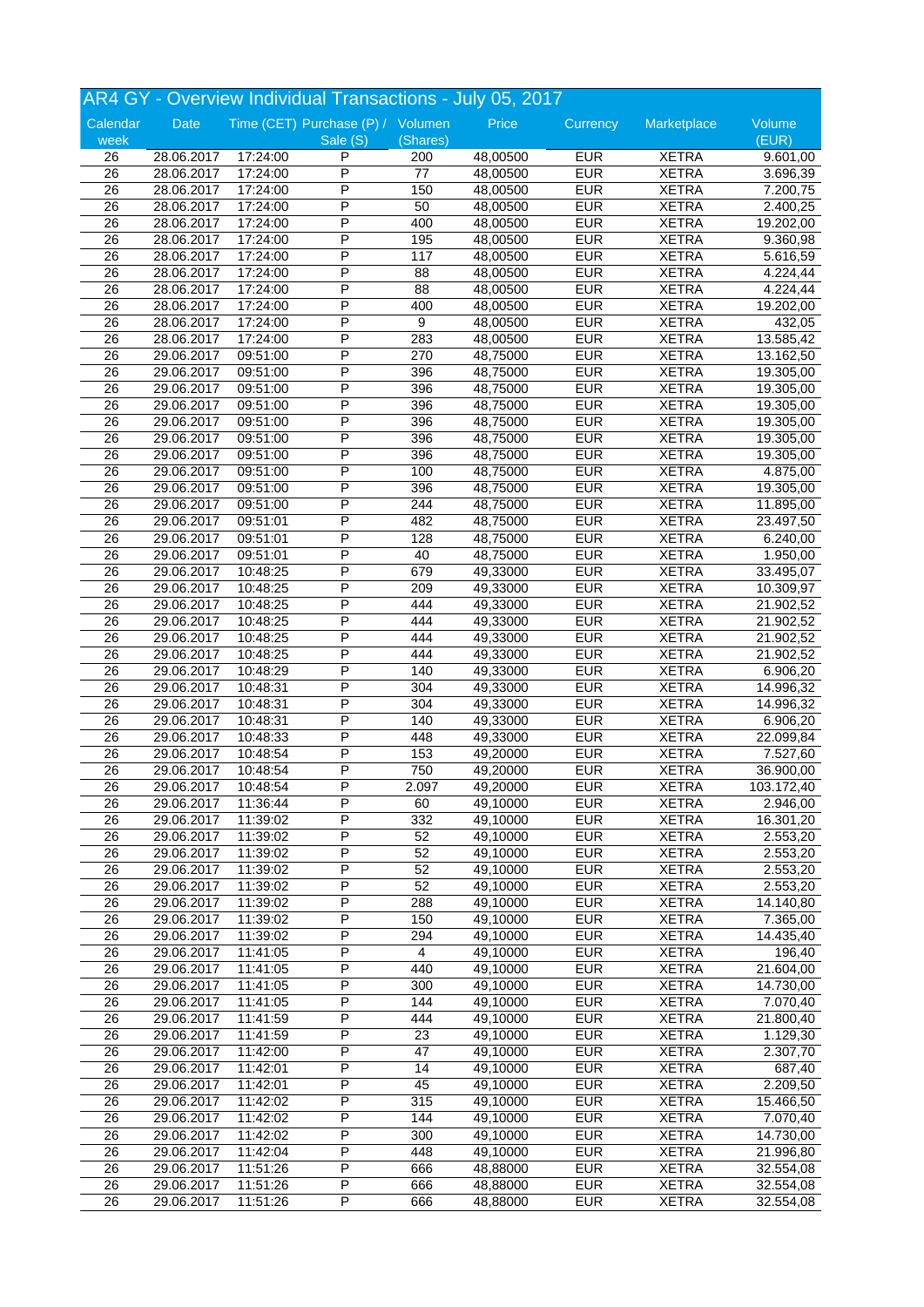|                 |                          |          | AR4 GY - Overview Individual Transactions - July 05, 2017 |                 |          |            |              |            |
|-----------------|--------------------------|----------|-----------------------------------------------------------|-----------------|----------|------------|--------------|------------|
| Calendar        | Date                     |          | Time (CET) Purchase (P) / Volumen                         |                 | Price    | Currency   | Marketplace  | Volume     |
| week            |                          |          | Sale (S)                                                  | (Shares)        |          |            |              | (EUR)      |
| 26              | 29.06.2017               | 11:51:26 | P                                                         | 666             | 48,88000 | <b>EUR</b> | <b>XETRA</b> | 32.554,08  |
| $\overline{26}$ | 29.06.2017               | 11:51:26 | P                                                         | 300             | 48,88000 | <b>EUR</b> | <b>XETRA</b> | 14.664,00  |
| 26              | 29.06.2017               | 14:03:51 | P                                                         | $\overline{22}$ | 48,60000 | <b>EUR</b> | <b>XETRA</b> | 1.069,20   |
| 26              | 29.06.2017               | 14:03:51 | P                                                         | 2.978           | 48,60000 | <b>EUR</b> | <b>XETRA</b> | 144.730,80 |
| 26              | 30.06.2017               | 09:34:43 | P                                                         | 155             | 47,15000 | <b>EUR</b> | <b>XETRA</b> | 7.308,25   |
| 26              | 30.06.2017               | 09:34:58 | P                                                         | 155             | 47,15000 | <b>EUR</b> | <b>XETRA</b> | 7.308,25   |
| 26              | 30.06.2017               | 09:35:11 | P                                                         | 956             | 47,15000 | <b>EUR</b> | <b>XETRA</b> | 45.075,40  |
| 26              | 30.06.2017               | 09:35:11 | P                                                         | 289             | 47,15000 | <b>EUR</b> | <b>XETRA</b> | 13.626,35  |
| $\overline{26}$ | 30.06.2017               | 09:35:11 | P                                                         | 3.091           | 47,15000 | <b>EUR</b> | <b>XETRA</b> | 145.740,65 |
| 26              | 30.06.2017               | 09:35:11 | P                                                         | 909             | 47,15000 | <b>EUR</b> | <b>XETRA</b> | 42.859,35  |
| $\overline{26}$ | 30.06.2017               | 09:48:10 | P                                                         | 490             | 47,00000 | <b>EUR</b> | <b>XETRA</b> | 23.030,00  |
| 26              | 30.06.2017               | 09:48:13 | P                                                         | 750             | 47,00000 | <b>EUR</b> | <b>XETRA</b> | 35.250,00  |
| $\overline{26}$ | 30.06.2017               | 09:48:15 | P                                                         | 500             | 47,00000 | <b>EUR</b> | <b>XETRA</b> | 23.500,00  |
| 26              | 30.06.2017               | 09:48:16 | P                                                         | 1.051           | 47,00000 | <b>EUR</b> | <b>XETRA</b> | 49.397,00  |
| $\overline{26}$ | 30.06.2017               | 09:48:17 | P                                                         | 500             | 47,00000 | <b>EUR</b> | <b>XETRA</b> | 23.500,00  |
| 26              | 30.06.2017               | 09:48:22 | P                                                         | 117             | 47,00000 | <b>EUR</b> | <b>XETRA</b> | 5.499,00   |
| $\overline{26}$ | 30.06.2017               | 09:48:23 | P                                                         | 477             | 47,00000 | <b>EUR</b> | <b>XETRA</b> | 22.419,00  |
| 26              | 30.06.2017               | 09:48:24 | P                                                         | 177             | 47,00000 | <b>EUR</b> | <b>XETRA</b> | 8.319,00   |
| $\overline{26}$ | 30.06.2017               | 09:48:24 | P                                                         | 378             | 47,00000 | <b>EUR</b> | <b>XETRA</b> | 17.766,00  |
| 26              | 30.06.2017               | 09:48:30 | P                                                         | 55              | 47,00000 | <b>EUR</b> | <b>XETRA</b> | 2.585,00   |
| 26              | 30.06.2017               | 09:48:43 | P                                                         | 631             | 47,00000 | <b>EUR</b> | <b>XETRA</b> | 29.657,00  |
| 26              | 30.06.2017               | 09:48:43 | P                                                         | 429             | 47,00000 | <b>EUR</b> | <b>XETRA</b> | 20.163,00  |
| 26              | 30.06.2017               | 10:11:37 | P                                                         | 1.239           | 46,70000 | <b>EUR</b> | <b>XETRA</b> | 57.861,30  |
| 26              | 30.06.2017               | 10:27:05 | Ρ                                                         | 1.675           | 46,85000 | <b>EUR</b> | <b>XETRA</b> | 78.473,75  |
| 26              | 30.06.2017               | 10:54:04 | P                                                         | 328             | 47,00000 | <b>EUR</b> | <b>XETRA</b> | 15.416,00  |
| 26              | 30.06.2017               | 13:13:53 | P                                                         | 2.172           | 47,00000 | <b>EUR</b> | <b>XETRA</b> | 102.084,00 |
| 26              | 30.06.2017               | 13:23:25 | P                                                         | 164             | 47,00000 | <b>EUR</b> | <b>XETRA</b> | 7.708,00   |
| 26              | 30.06.2017               | 13:23:25 | P                                                         | 555             | 47,00000 | <b>EUR</b> | <b>XETRA</b> | 26.085,00  |
| $\overline{26}$ | 30.06.2017               | 13:23:25 | P                                                         | 1.421           | 47,00000 | <b>EUR</b> | <b>XETRA</b> | 66.787,00  |
| 26              | 30.06.2017               | 13:23:25 | P                                                         | 2.336           | 47,00000 | <b>EUR</b> | <b>XETRA</b> | 109.792,00 |
| 27              | 03.07.2017               | 09:20:37 | P                                                         | 658             | 47,10000 | <b>EUR</b> | <b>XETRA</b> | 30.991,80  |
| 27              | 03.07.2017               | 09:21:49 | P                                                         | 842             | 47,10000 | <b>EUR</b> | <b>XETRA</b> | 39.658,20  |
| 27              | 03.07.2017               | 09:21:49 | Ρ                                                         | 1.500           | 47,09000 | <b>EUR</b> | <b>XETRA</b> | 70.635,00  |
| 27              | 03.07.2017               | 10:09:05 | P                                                         | 222             | 47,00000 | <b>EUR</b> | <b>XETRA</b> | 10.434,00  |
| 27              | 03.07.2017               | 10:09:05 | P                                                         | 2.778           | 47,00000 | <b>EUR</b> | <b>XETRA</b> | 130.566,00 |
| 27              | 03.07.2017               | 10:23:56 | P                                                         | 84              | 46,70000 | <b>EUR</b> | <b>XETRA</b> | 3.922,80   |
| 27              | 03.07.2017               | 10:29:26 | P                                                         | 95              | 46,70000 | <b>EUR</b> | <b>XETRA</b> | 4.436,50   |
| 27              | 03.07.2017               | 10:32:21 | P                                                         | 52              | 46,70000 | <b>EUR</b> | <b>XETRA</b> | 2.428,40   |
| $\overline{27}$ | 03.07.2017               | 10:34:43 | $\overline{P}$                                            | 140             | 46,70000 | <b>EUR</b> | <b>XETRA</b> | 6.538,00   |
| 27              | 03.07.2017               | 10:35:21 | P                                                         | 31              | 46,70000 | <b>EUR</b> | <b>XETRA</b> | 1.447,70   |
| 27              | 03.07.2017               | 10:41:23 | P                                                         | 45              | 46,70000 | <b>EUR</b> | <b>XETRA</b> | 2.101,50   |
| 27              | 03.07.2017               | 10:43:21 | P                                                         | 105             | 46,70000 | <b>EUR</b> | <b>XETRA</b> | 4.903,50   |
| 27              | 03.07.2017               | 10:43:34 | P                                                         | 1.736           | 46,70000 | <b>EUR</b> | <b>XETRA</b> | 81.071,20  |
| 27              | 03.07.2017               | 10:43:34 | P                                                         | 205             | 46,70000 | <b>EUR</b> | <b>XETRA</b> | 9.573,50   |
| 27              | 03.07.2017               | 10:43:34 | P                                                         | 507             | 46,70000 | <b>EUR</b> | <b>XETRA</b> | 23.676,90  |
| 27              | 03.07.2017               | 14:26:06 | Ρ                                                         | 555             | 46,78000 | <b>EUR</b> | <b>XETRA</b> | 25.962,90  |
| 27              | 03.07.2017               | 14:26:06 | Ρ                                                         | 38              | 46,78000 | <b>EUR</b> | <b>XETRA</b> | 1.777,64   |
| 27              | 03.07.2017               | 14:26:06 | P                                                         | 38              | 46,78000 | <b>EUR</b> | <b>XETRA</b> | 1.777,64   |
| 27              | 03.07.2017               | 14:26:06 | Ρ                                                         | 38              | 46,78000 | <b>EUR</b> | <b>XETRA</b> | 1.777,64   |
| 27              | 03.07.2017               | 14:26:06 | Ρ                                                         | 38              | 46,78000 | <b>EUR</b> | <b>XETRA</b> | 1.777,64   |
|                 |                          |          | Ρ                                                         |                 | 46,78000 | <b>EUR</b> | <b>XETRA</b> |            |
| 27<br>27        | 03.07.2017<br>03.07.2017 | 14:26:06 | P                                                         | 38<br>153       | 46,78000 | <b>EUR</b> | <b>XETRA</b> | 1.777,64   |
| 27              |                          | 14:26:08 | P                                                         | 212             |          | <b>EUR</b> | <b>XETRA</b> | 7.157,34   |
|                 | 03.07.2017               | 14:26:08 |                                                           |                 | 46,78000 |            |              | 9.917,36   |
| 27              | 03.07.2017               | 14:32:26 | P                                                         | 23              | 46,78000 | <b>EUR</b> | <b>XETRA</b> | 1.075,94   |
| 27              | 03.07.2017               | 14:32:57 | Ρ                                                         | 262             | 46,78000 | <b>EUR</b> | <b>XETRA</b> | 12.256,36  |
| 27              | 03.07.2017               | 14:32:57 | P                                                         | 205             | 46,78000 | <b>EUR</b> | <b>XETRA</b> | 9.589,90   |
| 27              | 03.07.2017               | 14:32:57 | P                                                         | 270             | 46,78000 | <b>EUR</b> | <b>XETRA</b> | 12.630,60  |
| 27              | 03.07.2017               | 14:32:57 | Ρ                                                         | 569             | 46,78000 | <b>EUR</b> | <b>XETRA</b> | 26.617,82  |
| 27              | 03.07.2017               | 14:32:58 | P                                                         | 166             | 46,78000 | <b>EUR</b> | <b>XETRA</b> | 7.765,48   |
| 27              | 03.07.2017               | 14:32:59 | Ρ                                                         | 162             | 46,78000 | <b>EUR</b> | <b>XETRA</b> | 7.578,36   |
| 27              | 03.07.2017               | 14:33:26 | P                                                         | 8               | 46,78000 | <b>EUR</b> | <b>XETRA</b> | 374,24     |
| 27              | 03.07.2017               | 14:33:26 | P                                                         | 107             | 46,78000 | <b>EUR</b> | <b>XETRA</b> | 5.005,46   |
| 27              | 03.07.2017               | 14:35:44 | Ρ                                                         | 99              | 46,78000 | <b>EUR</b> | <b>XETRA</b> | 4.631,22   |
| 27              | 03.07.2017               | 14:35:44 | P                                                         | 403             | 46,78000 | <b>EUR</b> | <b>XETRA</b> | 18.852,34  |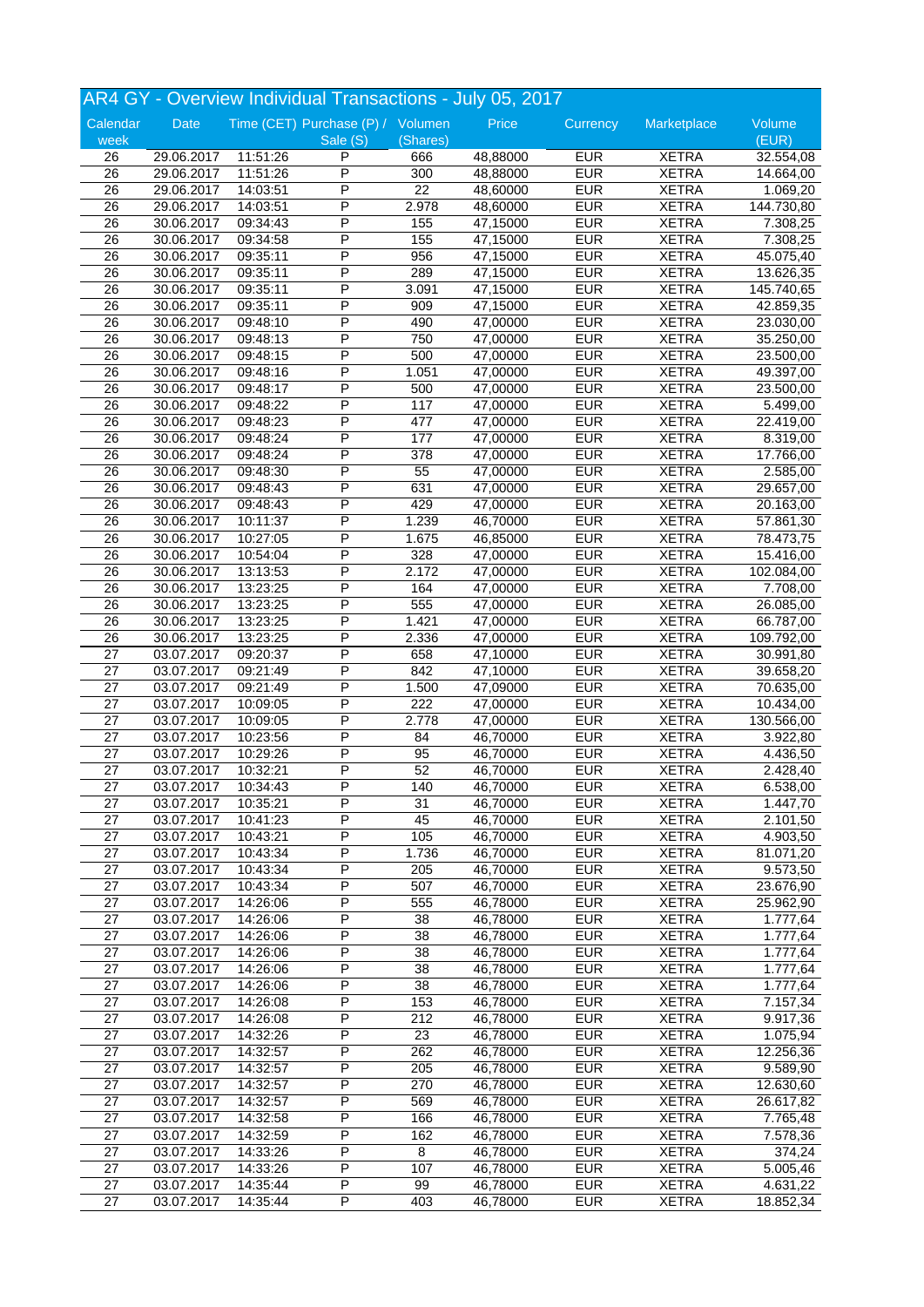|                 |                          |          |                                   |                 | AR4 GY - Overview Individual Transactions - July 05, 2017 |            |              |           |
|-----------------|--------------------------|----------|-----------------------------------|-----------------|-----------------------------------------------------------|------------|--------------|-----------|
| Calendar        | Date                     |          | Time (CET) Purchase (P) / Volumen |                 | Price                                                     | Currency   | Marketplace  | Volume    |
| week            |                          |          | Sale (S)                          | (Shares)        |                                                           |            |              | (EUR)     |
| 27              | 03.07.2017               | 14:35:45 | P                                 | 116             | 46,78000                                                  | <b>EUR</b> | <b>XETRA</b> | 5.426,48  |
| $\overline{27}$ | 03.07.2017               | 14:40:47 | P                                 | $\overline{75}$ | 46,50000                                                  | <b>EUR</b> | <b>XETRA</b> | 3.487,50  |
| $\overline{27}$ | 03.07.2017               | 14:40:47 | P                                 | 50              | 46,50000                                                  | <b>EUR</b> | <b>XETRA</b> | 2.325,00  |
| 27              | 03.07.2017               | 14:48:25 | P                                 | 100             | 46,50000                                                  | <b>EUR</b> | <b>XETRA</b> | 4.650,00  |
| 27              | 03.07.2017               | 14:48:48 | P                                 | 1.441           | 46,50000                                                  | <b>EUR</b> | <b>XETRA</b> | 67.006,50 |
| 27              | 03.07.2017               | 14:48:48 | P                                 | 1.334           | 46,50000                                                  | <b>EUR</b> | <b>XETRA</b> | 62.031,00 |
| 27              | 03.07.2017               | 15:21:41 | P                                 | 102             | 46,46000                                                  | <b>EUR</b> | <b>XETRA</b> | 4.738,92  |
| 27              | 03.07.2017               | 15:52:12 | P                                 | 222             | 46,53000                                                  | <b>EUR</b> | <b>XETRA</b> | 10.329,66 |
| $\overline{27}$ | 03.07.2017               | 15:52:13 | P                                 | 118             | 46,53000                                                  | <b>EUR</b> | <b>XETRA</b> | 5.490,54  |
| 27              | 03.07.2017               | 15:52:13 | Ρ                                 | 312             | 46,53000                                                  | <b>EUR</b> | <b>XETRA</b> | 14.517,36 |
| 27              | 03.07.2017               | 15:52:15 | $\overline{\mathsf{P}}$           | 13              | 46,53000                                                  | <b>EUR</b> | <b>XETRA</b> | 604,89    |
| $\overline{27}$ | 03.07.2017               | 15:52:23 | P                                 | $\mathbf{1}$    | 46,53000                                                  | <b>EUR</b> | <b>XETRA</b> | 46,53     |
| 27              | 03.07.2017               | 15:52:23 | P                                 | 43              | 46,53000                                                  | <b>EUR</b> | <b>XETRA</b> | 2.000,79  |
| 27              | 03.07.2017               | 15:52:23 | P                                 | 47              | 46,53000                                                  | <b>EUR</b> | <b>XETRA</b> | 2.186,91  |
| 27              | 03.07.2017               | 15:52:23 | P                                 | 47              | 46,53000                                                  | <b>EUR</b> | <b>XETRA</b> | 2.186,91  |
| 27              | 03.07.2017               | 15:52:23 | P                                 | 47              | 46,53000                                                  | <b>EUR</b> | <b>XETRA</b> | 2.186,91  |
| 27              | 03.07.2017               | 15:52:26 | P                                 | $\overline{38}$ | 46,53000                                                  | <b>EUR</b> | <b>XETRA</b> | 1.768,14  |
| 27              | 03.07.2017               | 15:52:45 | P                                 | 222             | 46,53000                                                  | <b>EUR</b> | <b>XETRA</b> | 10.329,66 |
| $\overline{27}$ | 03.07.2017               | 15:52:46 | P                                 | 71              | 46,53000                                                  | <b>EUR</b> | <b>XETRA</b> | 3.303,63  |
| 27              | 03.07.2017               | 15:52:46 | P                                 | 369             | 46,53000                                                  | <b>EUR</b> | <b>XETRA</b> | 17.169,57 |
| 27              | 03.07.2017               | 15:53:24 | P                                 | 30              | 46,53000                                                  | <b>EUR</b> | <b>XETRA</b> | 1.395,90  |
| 27              | 03.07.2017               | 15:53:24 | P                                 | 92              | 46,53000                                                  | <b>EUR</b> | <b>XETRA</b> | 4.280,76  |
| 27              | 03.07.2017               | 15:53:24 | P                                 | 104             | 46,53000                                                  | <b>EUR</b> | <b>XETRA</b> | 4.839,12  |
| 27              | 03.07.2017               | 15:53:25 | Ρ                                 | 294             | 46,53000                                                  | <b>EUR</b> | <b>XETRA</b> | 13.679,82 |
| 27              | 03.07.2017               | 15:53:25 | P                                 | 117             | 46,53000                                                  | <b>EUR</b> | <b>XETRA</b> | 5.444,01  |
| 27              | 03.07.2017               | 15:53:25 | P                                 | 33              | 46,53000                                                  | EUR        | <b>XETRA</b> | 1.535,49  |
| 27              | 03.07.2017               | 15:53:25 | P                                 | 147             | 46,53000                                                  | <b>EUR</b> | <b>XETRA</b> | 6.839,91  |
| 27              | 03.07.2017               | 15:53:25 | P                                 | 75              | 46,53000                                                  | <b>EUR</b> | <b>XETRA</b> | 3.489,75  |
| 27              | 03.07.2017               | 15:53:27 | P                                 | 200             | 46,53000                                                  | <b>EUR</b> | <b>XETRA</b> | 9.306,00  |
| $\overline{27}$ | 03.07.2017               | 15:54:03 | P                                 | 100             | 46,53000                                                  | <b>EUR</b> | <b>XETRA</b> | 4.653,00  |
| 27              | 03.07.2017               | 15:54:04 | P                                 | 46              | 46,53000                                                  | <b>EUR</b> | <b>XETRA</b> | 2.140,38  |
| 27              | 03.07.2017               | 15:54:04 | P                                 | 98              | 46,53000                                                  | <b>EUR</b> | <b>XETRA</b> | 4.559,94  |
| 27              | 03.07.2017               | 15:54:06 | Ρ                                 | 114             | 46,53000                                                  | <b>EUR</b> | <b>XETRA</b> | 5.304,42  |
| 27              | 03.07.2017               | 16:57:25 | P                                 | 279             | 46,54000                                                  | <b>EUR</b> | <b>XETRA</b> | 12.984,66 |
| 27              | 03.07.2017               | 16:58:10 | P                                 | 689             | 46,59000                                                  | <b>EUR</b> | <b>XETRA</b> | 32.100,51 |
| 27              | 03.07.2017               | 16:58:10 | P                                 | 149             | 46,59000                                                  | <b>EUR</b> | <b>XETRA</b> | 6.941,91  |
| 27              | 03.07.2017               | 17:01:58 | P                                 | 450             | 46,62500                                                  | <b>EUR</b> | <b>XETRA</b> | 20.981,25 |
| 27              | 03.07.2017               | 17:01:58 | P                                 | 831             | 46,62500                                                  | <b>EUR</b> | <b>XETRA</b> | 38.745,38 |
| $\overline{27}$ | 04.07.2017               | 09:06:51 | P                                 | 220             | 46,30000                                                  | <b>EUR</b> | <b>XETRA</b> | 10.186,00 |
| 27              | 04.07.2017               | 09:06:51 | P                                 | 68              | 46,30000                                                  | <b>EUR</b> | <b>XETRA</b> | 3.148,40  |
| 27              | 04.07.2017               | 09:06:51 | Ρ                                 | 50              | 46,30000                                                  | <b>EUR</b> | <b>XETRA</b> | 2.315,00  |
| 27              | 04.07.2017               | 09:10:22 | P                                 | 146             | 46,30000                                                  | <b>EUR</b> | <b>XETRA</b> | 6.759,80  |
| $\overline{27}$ | 04.07.2017               | 09:10:24 | P                                 | 150             | 46,30000                                                  | <b>EUR</b> | <b>XETRA</b> | 6.945,00  |
| 27              | 04.07.2017               | 09:10:24 | Ρ                                 | 32              | 46,30000                                                  | <b>EUR</b> | <b>XETRA</b> | 1.481,60  |
| 27              | 04.07.2017               | 09:10:24 | P                                 | 32              | 46,30000                                                  | <b>EUR</b> | <b>XETRA</b> | 1.481,60  |
| 27              | 04.07.2017               | 09:10:24 | Ρ                                 | 32              | 46,30000                                                  | <b>EUR</b> | <b>XETRA</b> | 1.481,60  |
| 27              | 04.07.2017               | 09:10:24 | Ρ                                 | 32              | 46,30000                                                  | <b>EUR</b> | <b>XETRA</b> | 1.481,60  |
| 27              | 04.07.2017               | 09:10:53 | P                                 | 212             | 46,30000                                                  | <b>EUR</b> | <b>XETRA</b> | 9.815,60  |
| 27              | 04.07.2017               | 09:14:36 | Ρ                                 | 25              | 46,30000                                                  | <b>EUR</b> | <b>XETRA</b> | 1.157,50  |
| 27              | 04.07.2017               | 09:55:23 | Ρ                                 | 2.001           | 46,30000                                                  | <b>EUR</b> | <b>XETRA</b> | 92.646,30 |
| 27              | 04.07.2017               | 10:27:15 | Ρ                                 | 118             | 46,10000                                                  | <b>EUR</b> | <b>XETRA</b> | 5.439,80  |
| 27              | 04.07.2017               | 10:27:15 | P                                 | 215             | 46,10000                                                  | <b>EUR</b> | <b>XETRA</b> | 9.911,50  |
| $\overline{27}$ | 04.07.2017               | 10:27:15 | P                                 | 215             | 46,10000                                                  | <b>EUR</b> | <b>XETRA</b> | 9.911,50  |
| 27              | 04.07.2017               | 10:27:15 | P                                 | 215             | 46,10000                                                  | <b>EUR</b> | <b>XETRA</b> | 9.911,50  |
| 27              | 04.07.2017               | 10:27:15 | Ρ                                 | 215             | 46,10000                                                  | <b>EUR</b> | <b>XETRA</b> | 9.911,50  |
| 27              | 04.07.2017               | 10:27:15 | P                                 | 118             | 46,10000                                                  | <b>EUR</b> | <b>XETRA</b> | 5.439,80  |
| 27              | 04.07.2017               | 10:27:15 | P                                 | 21              | 46,10000                                                  | <b>EUR</b> | <b>XETRA</b> | 968,10    |
| 27              | $\overline{04.07}$ .2017 | 10:27:15 | Ρ                                 | 179             | 46,10000                                                  | <b>EUR</b> | <b>XETRA</b> | 8.251,90  |
| 27              | 04.07.2017               | 10:32:36 | P                                 | 36              | 46,10000                                                  | <b>EUR</b> | <b>XETRA</b> | 1.659,60  |
| 27              | 04.07.2017               | 10:33:18 | Ρ                                 | 30              | 46,10000                                                  | <b>EUR</b> | <b>XETRA</b> | 1.383,00  |
| 27              | 04.07.2017               | 10:33:18 | P                                 | 303             | 46,10000                                                  | <b>EUR</b> | <b>XETRA</b> | 13.968,30 |
| 27              | 04.07.2017               | 10:33:18 | P                                 | 333             | 46,10000                                                  | <b>EUR</b> | <b>XETRA</b> | 15.351,30 |
| 27              | 04.07.2017               | 10:33:18 | Ρ                                 | 343             | 46,10000                                                  | <b>EUR</b> | <b>XETRA</b> | 15.812,30 |
| 27              | 04.07.2017               | 10:33:18 | P                                 | 56              | 46,10000                                                  | <b>EUR</b> | <b>XETRA</b> | 2.581,60  |
|                 |                          |          |                                   |                 |                                                           |            |              |           |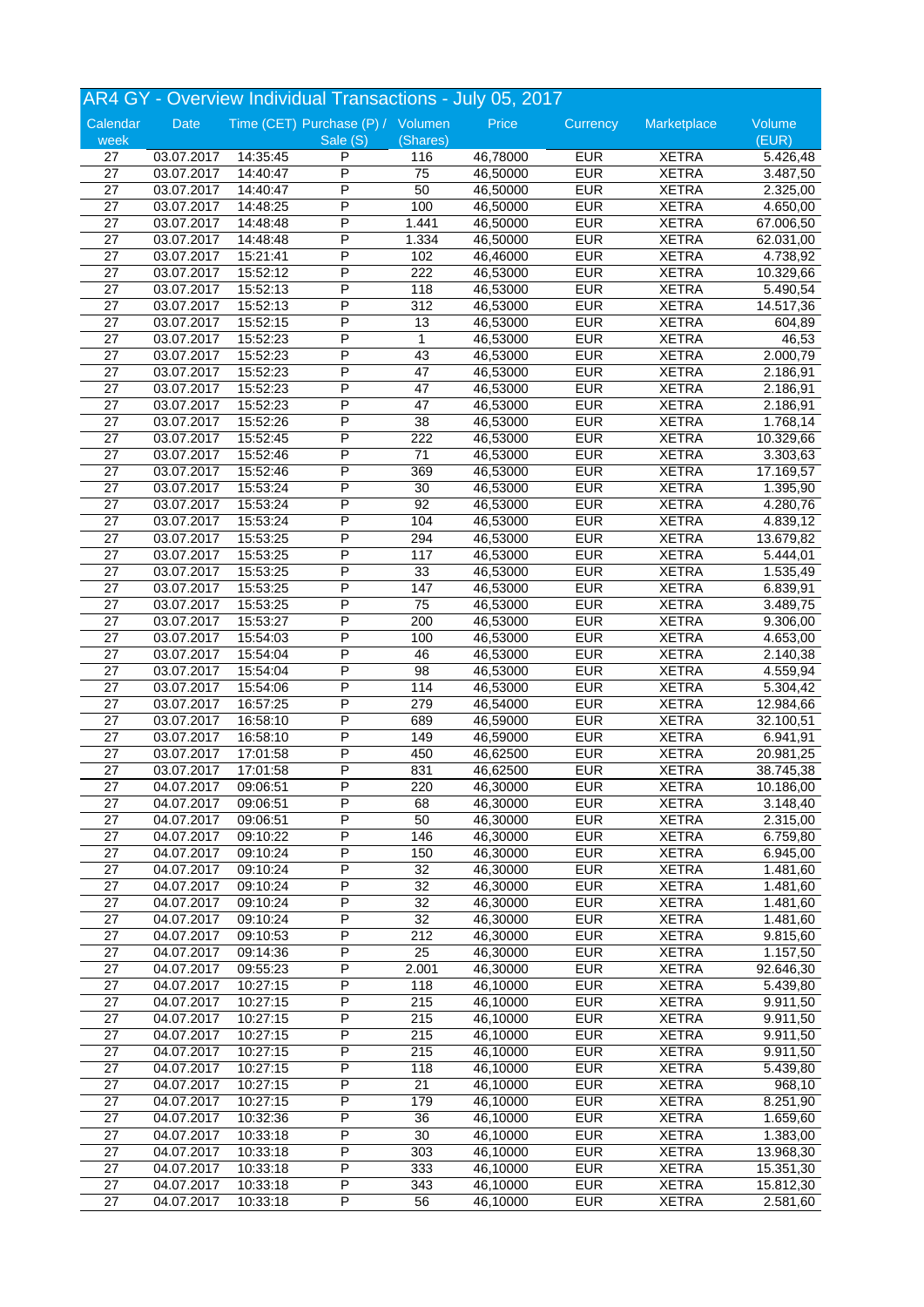|                  |                          |          | AR4 GY - Overview Individual Transactions - July 05, 2017 |                 |                      |                          |                              |                 |
|------------------|--------------------------|----------|-----------------------------------------------------------|-----------------|----------------------|--------------------------|------------------------------|-----------------|
| Calendar<br>week | Date                     |          | Time (CET) Purchase (P) / Volumen<br>Sale (S)             | (Shares)        | Price                | Currency                 | Marketplace                  | Volume<br>(EUR) |
| 27               | 04.07.2017               | 10:33:18 | P                                                         | 323             | 46,10000             | <b>EUR</b>               | <b>XETRA</b>                 | 14.890,30       |
| $\overline{27}$  | 04.07.2017               | 10:33:18 | P                                                         | 126             | 46,10000             | <b>EUR</b>               | <b>XETRA</b>                 | 5.808,60        |
| $\overline{27}$  | 04.07.2017               | 10:33:20 | P                                                         | 154             | 46,10000             | <b>EUR</b>               | <b>XETRA</b>                 | 7.099,40        |
| 27               | 04.07.2017               | 11:23:42 | P                                                         | 333             | 45,75000             | <b>EUR</b>               | <b>XETRA</b>                 | 15.234,75       |
| 27               | 04.07.2017               | 11:23:42 | P                                                         | 100             | 45,75000             | <b>EUR</b>               | <b>XETRA</b>                 | 4.575,00        |
| 27               | 04.07.2017               | 11:23:42 | P                                                         | 100             | 45,75000             | <b>EUR</b>               | <b>XETRA</b>                 | 4.575,00        |
| 27               | 04.07.2017               | 11:23:42 | P                                                         | 100             | 45,75000             | <b>EUR</b>               | <b>XETRA</b>                 | 4.575,00        |
| 27               | 04.07.2017               | 11:23:42 | P                                                         | 100             | 45,75000             | <b>EUR</b>               | <b>XETRA</b>                 | 4.575,00        |
| $\overline{27}$  | 04.07.2017               | 11:23:42 | P                                                         | 48              | 45,75000             | <b>EUR</b>               | <b>XETRA</b>                 | 2.196,00        |
| 27               | 04.07.2017               | 11:23:42 | Ρ                                                         | 218             | 45,75000             | <b>EUR</b>               | <b>XETRA</b>                 | 9.973,50        |
| 27               | 04.07.2017               | 11:23:44 | P                                                         | $\overline{73}$ | 45,75000             | <b>EUR</b>               | <b>XETRA</b>                 | 3.339,75        |
| $\overline{27}$  | 04.07.2017               | 11:23:51 | P                                                         | 38              | 45,75000             | <b>EUR</b>               | <b>XETRA</b>                 | 1.738,50        |
| 27               | 04.07.2017               | 11:24:38 | P                                                         | 222             | 45,75000             | <b>EUR</b>               | <b>XETRA</b>                 | 10.156,50       |
| 27               | 04.07.2017               | 11:24:44 | P                                                         | 306             | 45,75000             | <b>EUR</b>               | <b>XETRA</b>                 | 13.999,50       |
| 27               | 04.07.2017               | 11:24:46 | P                                                         | 27              | 45,75000             | <b>EUR</b>               | <b>XETRA</b>                 | 1.235,25        |
| 27               | 04.07.2017               | 11:24:47 | P                                                         | 306             | 45,75000             | <b>EUR</b>               | <b>XETRA</b>                 | 13.999,50       |
| 27               | 04.07.2017               | 11:27:20 | P                                                         | 22              | 45,75000             | <b>EUR</b>               | <b>XETRA</b>                 | 1.006,50        |
| 27               | 04.07.2017               | 11:27:20 | P                                                         | 27              | 45,75000             | <b>EUR</b>               | <b>XETRA</b>                 | 1.235,25        |
| $\overline{27}$  | 04.07.2017               | 11:27:20 | P                                                         | $\overline{22}$ | 45,75000             | <b>EUR</b>               | <b>XETRA</b>                 | 1.006,50        |
| 27               | 04.07.2017               | 11:27:20 | P                                                         | 145             | 45,75000             | <b>EUR</b>               | <b>XETRA</b>                 | 6.633,75        |
| 27               | 04.07.2017               | 11:27:20 | P                                                         | 145             | 45,75000             | <b>EUR</b>               | <b>XETRA</b>                 | 6.633,75        |
| 27               | 04.07.2017               | 11:27:20 | P                                                         | 145             | 45,75000             | <b>EUR</b>               | <b>XETRA</b>                 | 6.633,75        |
| 27               | 04.07.2017               | 11:27:20 | P                                                         | 145             | 45,75000             | <b>EUR</b>               | <b>XETRA</b>                 | 6.633,75        |
| 27               | 04.07.2017               | 11:27:20 | Ρ                                                         | 72              | 45,75000             | <b>EUR</b>               | <b>XETRA</b>                 | 3.294,00        |
| 27               | 04.07.2017               | 11:27:20 | P                                                         | 70              | 45,75000             | <b>EUR</b>               | <b>XETRA</b>                 | 3.202,50        |
| 27               | 04.07.2017               | 11:27:20 | P                                                         | 141             | 45,75000             | EUR                      | <b>XETRA</b>                 | 6.450,75        |
| 27               | 04.07.2017               | 11:27:20 | P                                                         | 95              | 45,75000             | <b>EUR</b>               | <b>XETRA</b>                 | 4.346,25        |
| 27               | 04.07.2017               | 11:55:55 | P                                                         | 1.556           | 45,50000             | <b>EUR</b>               | <b>XETRA</b>                 | 70.798,00       |
| 27               | 04.07.2017               | 11:55:55 | P                                                         | 50              | 45,50000             | <b>EUR</b>               | <b>XETRA</b>                 | 2.275,00        |
| $\overline{27}$  | 04.07.2017               |          | P                                                         | 40              | 45,50000             | <b>EUR</b>               | <b>XETRA</b>                 |                 |
| 27               |                          | 11:55:55 | P                                                         | 40              |                      | <b>EUR</b>               | <b>XETRA</b>                 | 1.820,00        |
|                  | 04.07.2017               | 11:55:55 | P                                                         |                 | 45,50000             |                          |                              | 1.820,00        |
| 27<br>27         | 04.07.2017               | 11:55:55 | Ρ                                                         | 50<br>1.264     | 45,50000<br>45,50000 | <b>EUR</b><br><b>EUR</b> | <b>XETRA</b><br><b>XETRA</b> | 2.275,00        |
|                  | 04.07.2017               | 11:55:55 | P                                                         |                 |                      | <b>EUR</b>               |                              | 57.512,00       |
| 27               | 04.07.2017               | 13:26:24 | P                                                         | 11              | 45,50000             |                          | <b>XETRA</b>                 | 500,50          |
| 27               | 04.07.2017               | 13:26:32 | P                                                         | 100             | 45,50000             | <b>EUR</b>               | <b>XETRA</b><br><b>XETRA</b> | 4.550,00        |
| 27               | 04.07.2017               | 13:26:32 | P                                                         | 183             | 45,50000             | <b>EUR</b><br><b>EUR</b> | <b>XETRA</b>                 | 8.326,50        |
| 27               | 04.07.2017               | 13:26:32 |                                                           | 150             | 45,50000             |                          |                              | 6.825,00        |
| 27               | 04.07.2017               | 13:26:32 | P<br>$\overline{P}$                                       | 170             | 45,50000             | <b>EUR</b>               | <b>XETRA</b>                 | 7.735,00        |
| $\overline{27}$  | 04.07.2017               | 13:26:32 |                                                           | 170             | 45,50000             | <b>EUR</b>               | <b>XETRA</b>                 | 7.735,00        |
| 27               | 04.07.2017               | 13:26:32 | P                                                         | 170             | 45,50000             | <b>EUR</b>               | <b>XETRA</b>                 | 7.735,00        |
| 27               | 04.07.2017               | 13:26:32 | P                                                         | 30              | 45,50000             | <b>EUR</b>               | <b>XETRA</b>                 | 1.365,00        |
| 27               | 04.07.2017               | 13:26:32 | P                                                         | 50              | 45,50000             | <b>EUR</b>               | <b>XETRA</b>                 | 2.275,00        |
| 27               | 04.07.2017               | 13:26:34 | P                                                         | 45              | 45,50000             | <b>EUR</b>               | <b>XETRA</b>                 | 2.047,50        |
| 27               | 04.07.2017               | 13:28:51 | Ρ                                                         | 12              | 45,50000             | <b>EUR</b>               | <b>XETRA</b>                 | 546,00          |
| 27               | 04.07.2017               | 13:28:57 | P                                                         | 241             | 45,50000             | <b>EUR</b>               | <b>XETRA</b>                 | 10.965,50       |
| 27               | 04.07.2017               | 13:36:55 | Ρ                                                         | 31              | 45,50000             | <b>EUR</b>               | <b>XETRA</b>                 | 1.410,50        |
| 27               | 04.07.2017               | 13:38:25 | Ρ                                                         | 17              | 45,50000             | <b>EUR</b>               | <b>XETRA</b>                 | 773,50          |
| 27               | 04.07.2017               | 13:40:54 | Ρ                                                         | 1.620           | 45,50000             | <b>EUR</b>               | <b>XETRA</b>                 | 73.710,00       |
| 27               | 04.07.2017               | 13:41:04 | Ρ                                                         | 142             | 45,35000             | <b>EUR</b>               | <b>XETRA</b>                 | 6.439,70        |
| 27               | 04.07.2017               | 13:42:04 | Ρ                                                         | 12              | 45,35000             | <b>EUR</b>               | <b>XETRA</b>                 | 544,20          |
| 27               | 04.07.2017               | 13:45:21 | Ρ                                                         | 22              | 45,35000             | <b>EUR</b>               | <b>XETRA</b>                 | 997,70          |
| 27               | 04.07.2017               | 13:46:42 | P                                                         | 850             | 45,35000             | <b>EUR</b>               | <b>XETRA</b>                 | 38.547,50       |
| $\overline{27}$  | 04.07.2017               | 13:46:42 | P                                                         | 148             | 45,35000             | <b>EUR</b>               | <b>XETRA</b>                 | 6.711,80        |
| 27               | 04.07.2017               | 13:47:08 | P                                                         | 14              | 45,35000             | <b>EUR</b>               | <b>XETRA</b>                 | 634,90          |
| 27               | 04.07.2017               | 13:47:17 | Ρ                                                         | 144             | 45,35000             | <b>EUR</b>               | <b>XETRA</b>                 | 6.530,40        |
| 27               | 04.07.2017               | 13:47:52 | P                                                         | 1.668           | 45,35000             | <b>EUR</b>               | <b>XETRA</b>                 | 75.643,80       |
| 27               | 04.07.2017               | 14:42:34 | P                                                         | 592             | 45,35000             | <b>EUR</b>               | <b>XETRA</b>                 | 26.847,20       |
| 27               | $\overline{04.07}$ .2017 | 14:45:13 | P                                                         | 250             | 45,35000             | <b>EUR</b>               | <b>XETRA</b>                 | 11.337,50       |
| 27               | 04.07.2017               | 14:45:22 | P                                                         | 10              | 45,35000             | <b>EUR</b>               | <b>XETRA</b>                 | 453,50          |
| 27               | 04.07.2017               | 14:45:22 | Ρ                                                         | 2.148           | 45,35000             | <b>EUR</b>               | <b>XETRA</b>                 | 97.411,80       |
| $\overline{27}$  | 05.07.2017               | 09:21:26 | P                                                         | 299             | 45,05000             | <b>EUR</b>               | <b>XETRA</b>                 | 13.469,95       |
| 27               | 05.07.2017               | 09:21:26 | P                                                         | 367             | 45,05000             | <b>EUR</b>               | <b>XETRA</b>                 | 16.533,35       |
| 27               | 05.07.2017               | 09:21:26 | P                                                         | 367             | 45,05000             | <b>EUR</b>               | <b>XETRA</b>                 | 16.533,35       |
| 27               | 05.07.2017               | 09:21:26 | P                                                         | 367             | 45,05000             | <b>EUR</b>               | <b>XETRA</b>                 | 16.533,35       |